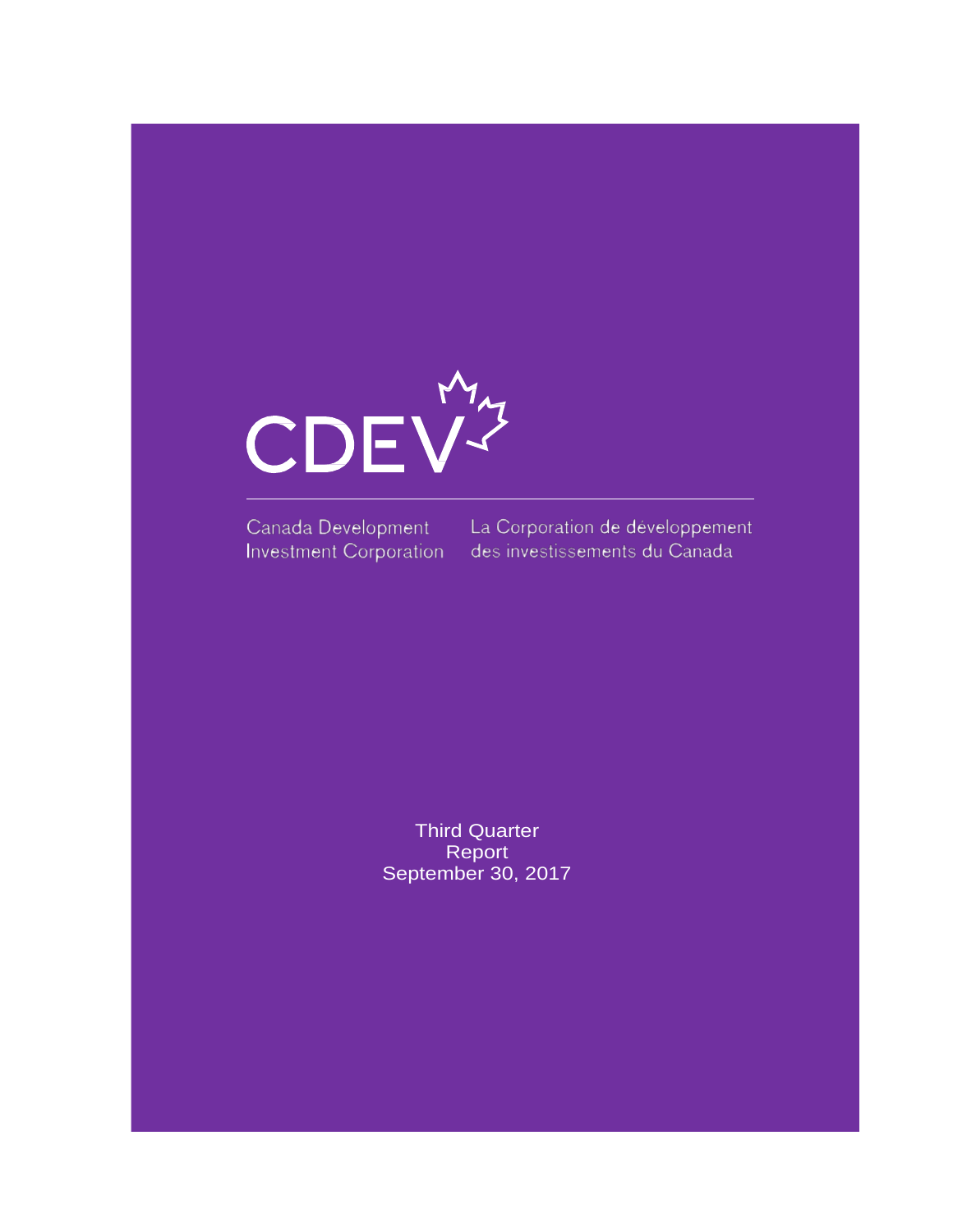

Canada Development La Corporation de développement Investment Corporation des investissements du Canada

#### **Contents**

| <b>Statement of Management Responsibility by Senior Officials</b>                                                             |  |
|-------------------------------------------------------------------------------------------------------------------------------|--|
| <b>Management Discussion and Analysis of Results</b>                                                                          |  |
| Interim Condensed Consolidated Financial Statements of Canada Development<br><b>Investment Corporation September 30, 2017</b> |  |

**Corporate Address:**

1240 Bay Street, Suite 302 Toronto, ON M5R 2A7

**Telephone:** (416) 966-2221 **Facsimile:** (416) 966-5485 **Website:** [www.cdev.gc.ca](http://www.cdev.gc.ca/)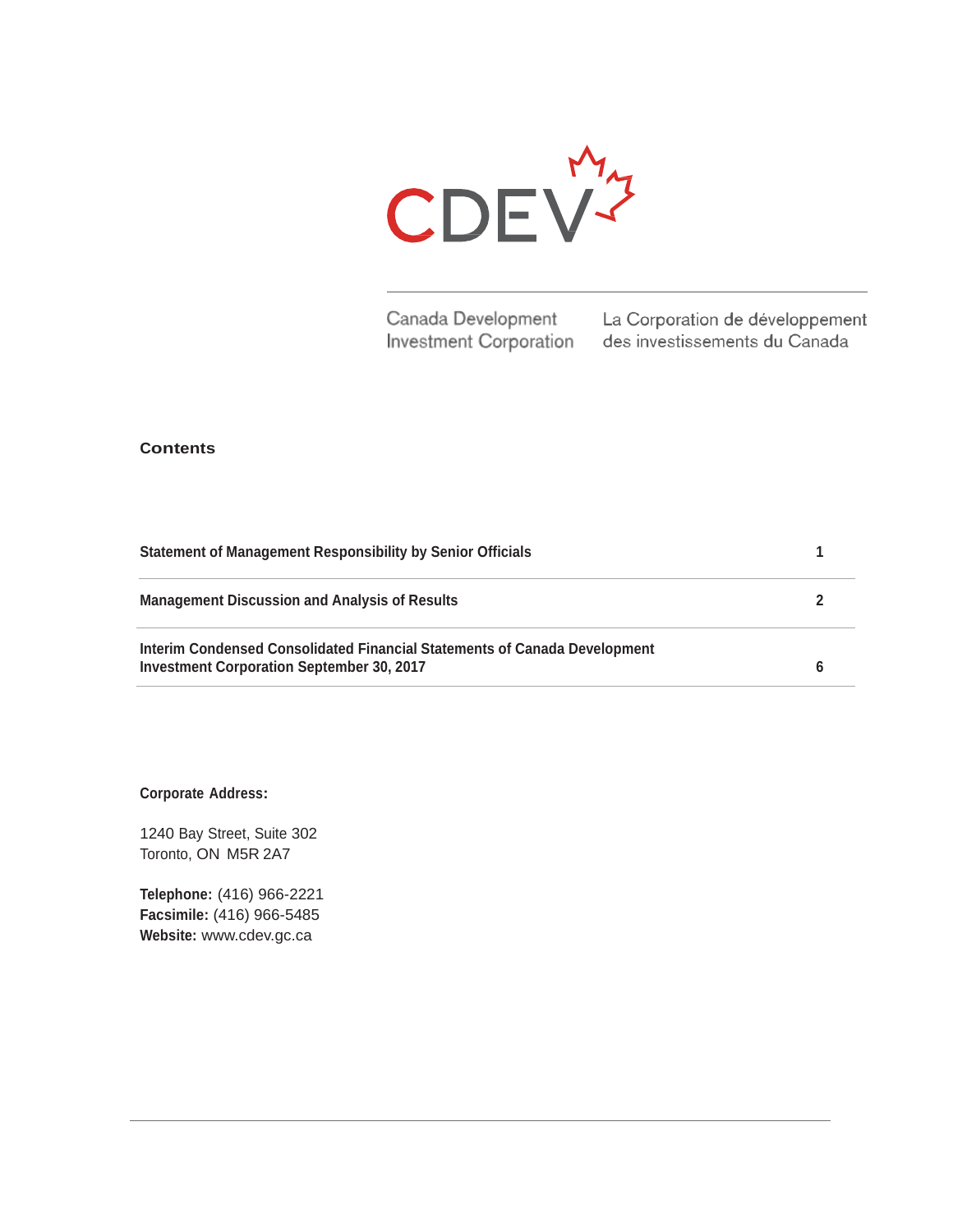#### **Statement of Management Responsibility by Senior Officials**

Management is responsible for the preparation and fair presentation of these interim condensed consolidated financial statements in accordance with *IAS* 34, *Interim Financial Reporting* and for such internal controls as management determines are necessary to enable the preparation of interim condensed consolidated financial statements that are free from material misstatement. Management is also responsible for ensuring all other information in this quarterly financial report is consistent, where appropriate, with the interim condensed consolidated financial statements.

Based on our knowledge, these unaudited interim condensed consolidated financial statements present fairly, in all material respects, the financial position, the financial performance and cash flows of the Corporation, as at the date of and for the periods presented in the interim condensed consolidated financial statements.

The interim condensed consolidated financial statements were authorized for issue by the Board of Directors on November 21 2017.

 $t\overline{t}$ 

Executive Vice-President **Vice-President** Vice-President, Finance

Michael Carter **Andrew G. Stafl, CPA, CA** 

Toronto, Ontario November 21 2017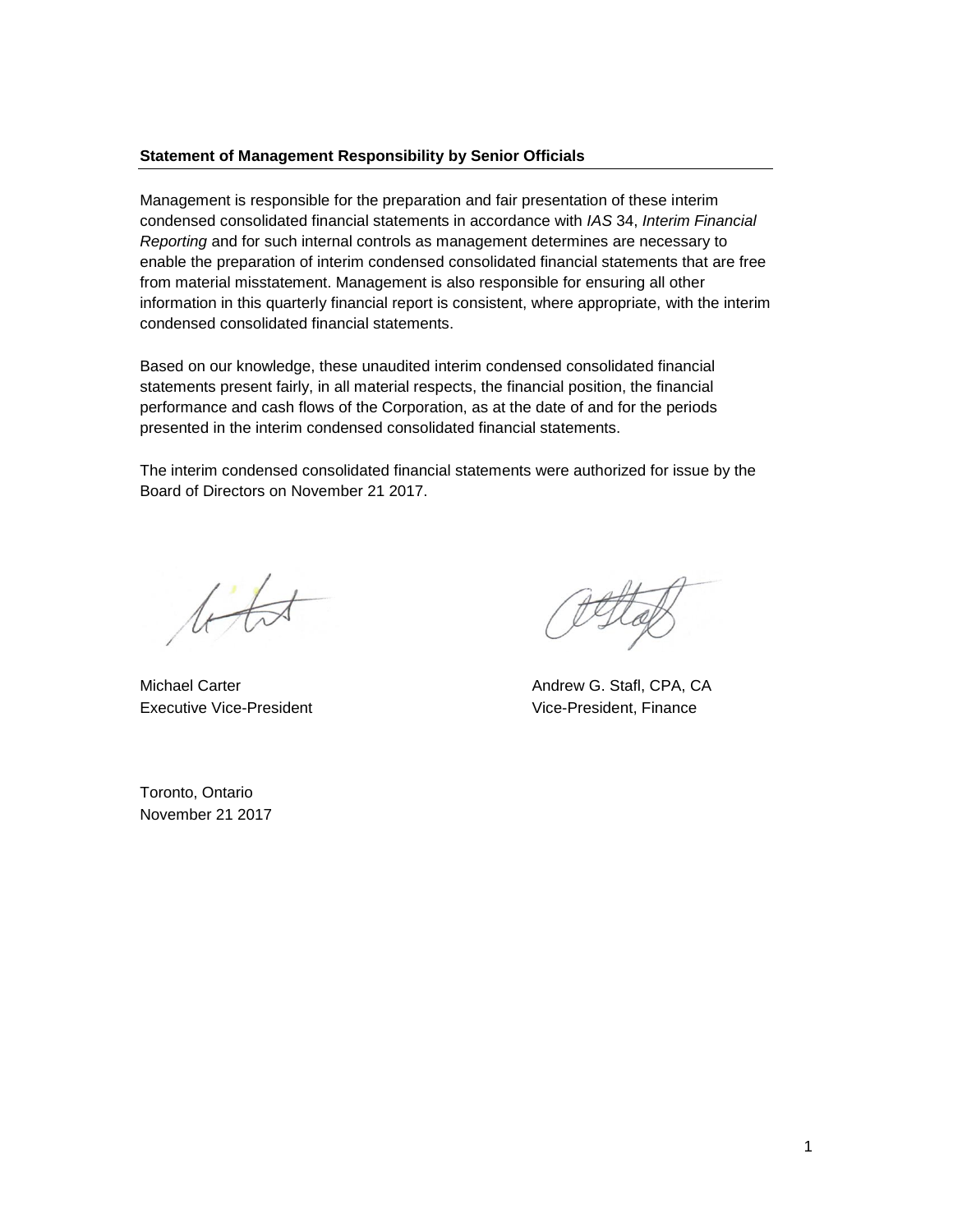## **Management Discussion and Analysis of Results – for the period ended September 30, 2017**

The public communications of Canada Development Investment Corporation ("CDEV"), including this interim report, may include forward-looking statements that reflect management's expectations regarding CDEV's objectives, strategies, outlooks, plans, anticipations, estimates and intentions.

By their nature, forward-looking statements involve numerous factors and assumptions, and they are subject to inherent risks and uncertainties, both general and specific. In particular, any predictions, forecasts, projections or other elements of forward-looking statements may not be achieved. A number of risks, uncertainties and other factors could cause actual results to differ materially from what we currently expect.

This Management Discussion and Analysis of Results should be read in conjunction with CDEV's unaudited interim condensed consolidated financial statements for the period ended September 30, 2017 and CDEV's Annual Report for the year ended December 31, 2016.

## **Corporate Overview**

CDEV, a federal crown corporation, was incorporated in 1982 to provide a commercial vehicle for Government equity investment and to manage commercial holdings of the Government in the best interests of Canada, operating in a commercial manner. During the fiscal quarter ended September 30, 2017 the operations and structure of CDEV were the same as those described in the 2016 Annual Report of CDEV, available on our website, [www.cdev.gc.ca.](http://www.cdev.gc.ca/) CDEV's subsidiaries are: Canada Eldor Inc. ("CEI"), Canada Hibernia Holding Corporation ("CHHC"), and Canada GEN Investment Corporation ("GEN").

## **Corporate Performance**

Our year-to-date performance as compared to our key objectives is as follows:

## **Key Objectives:**

- To manage our investments in the Hibernia oilfield, and continue to oversee the management of CEI's obligations.
- To continue to manage reviews of government assets assigned to us.
- To continue to manage other issues which may arise and to remain prepared to assume management and divestiture of any other interests of Canada assigned to us for divestiture, in a commercial manner.

## **Performance:**

We and our subsidiaries continue to manage our investments and obligations as detailed below:

- CHHC recorded an after-tax profit of \$60 million during the first nine months of 2017. No dividends to CDEV were declared during the first nine months of 2017.
- There was no significant change in the management of CEI's liabilities.
- CDEV did not pay dividends to the Government during the first nine months of 2017.
- We continued to manage several projects and remain prepared to undertake projects suitable to our capabilities.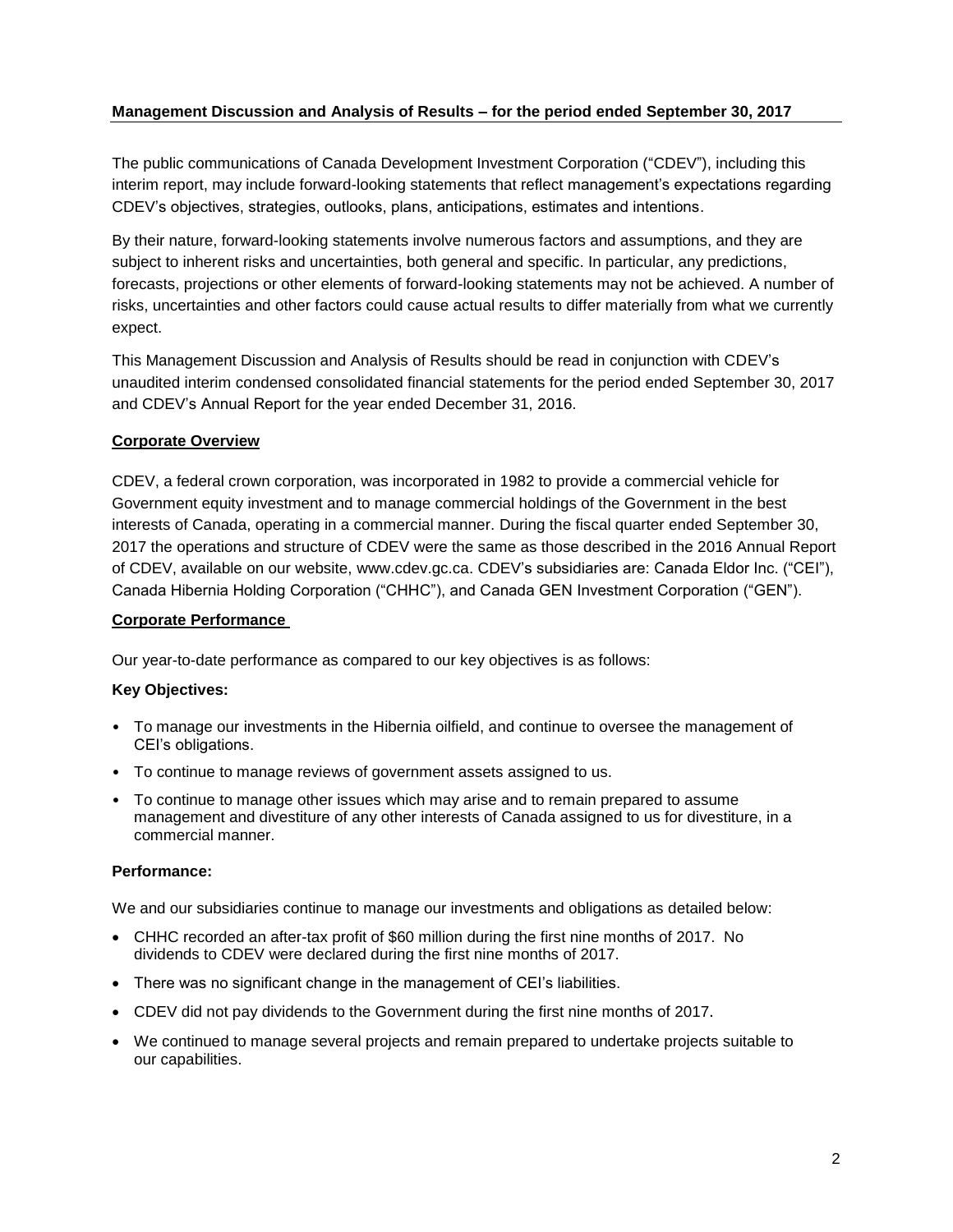## **Canada Hibernia Holding Corporation**

Net crude oil revenues in the quarter of \$42 million were 7% lower than the comparative quarter in 2016 due to higher royalty expenses. Gross crude oil revenue was unchanged, at \$58 million in both the current and comparative quarters, as an 8% increase in average realized oil price in the current quarter was offset by an 8% decline in oil sales volumes. The higher royalty and net profits interest expenses are explained by lower eligible cost deductions and thus a higher level of net revenue used in the calculations.

Hibernia production volumes declined by 5% to 135,900 barrels per day in the third quarter of 2017 from 143,600 barrels per day in the comparative quarter, reflecting natural decline of the Hibernia Main Field which more than offset production additions from the Hibernia Southern Extension Unit's ("HSE Unit") drilling program where the majority of drilling has been focused from 2015 to mid-2017. CHHC's sales volumes were likewise lower, at 0.87 million barrels sold in the current quarter compared to 0.94 million barrels sold in the comparative quarter. CHHC has two different working interests in the Hibernia field which means that changes in CHHC's net Hibernia production will differ from changes in total gross Hibernia field production. CHHC's working interest in the HSE Unit decreased in the quarter to 5.63% (from 5.73% previously) as a result of an interim reset of working interests. CHHC's working interest in the Hibernia Main Field remains at 8.5%.

CHHC's crude oil prices are based on the benchmark price of Dated Brent crude. The average Dated Brent price improved by 14% in the quarter to US \$52 per barrel compared to US \$46 per barrel in the comparative quarter in 2016, reflecting a strengthening and stabilizing of the global oil markets. The increase in Dated Brent prices was partially offset by a stronger Canadian dollar, resulting in an 8% increase in average realized price to \$66 per barrel, from \$61 per barrel in the comparative quarter in 2016.

Capital expenditures in the third quarter were largely directed toward drilling activities in the Hibernia Main Field. In the near term, Hibernia owners plan to focus on drilling and workovers of platform wells and the WAG (water-alternating-gas) project.

## **Canada Eldor Inc.**

CEI continues to pay for costs relating to the decommissioning of former mine site properties and for retiree benefits of certain former employees. A plan is in place to undertake work that should allow for the eventual transfer of the mine site properties to the Institutional Control Program of the Province of Saskatchewan within seven years. The additional provisions for site restoration for the nine months ended September 30, 2017 are largely due to higher expected regulatory fees. CEI holds cash and cash equivalents and funds within the Consolidated Revenue Fund of \$22 million to pay for CEI's total estimated liabilities of \$14 million.

## **Canada GEN Investment Corporation**

As GEN sold all of its remaining GM common shareholdings in 2015, it had minimal activity during the quarter.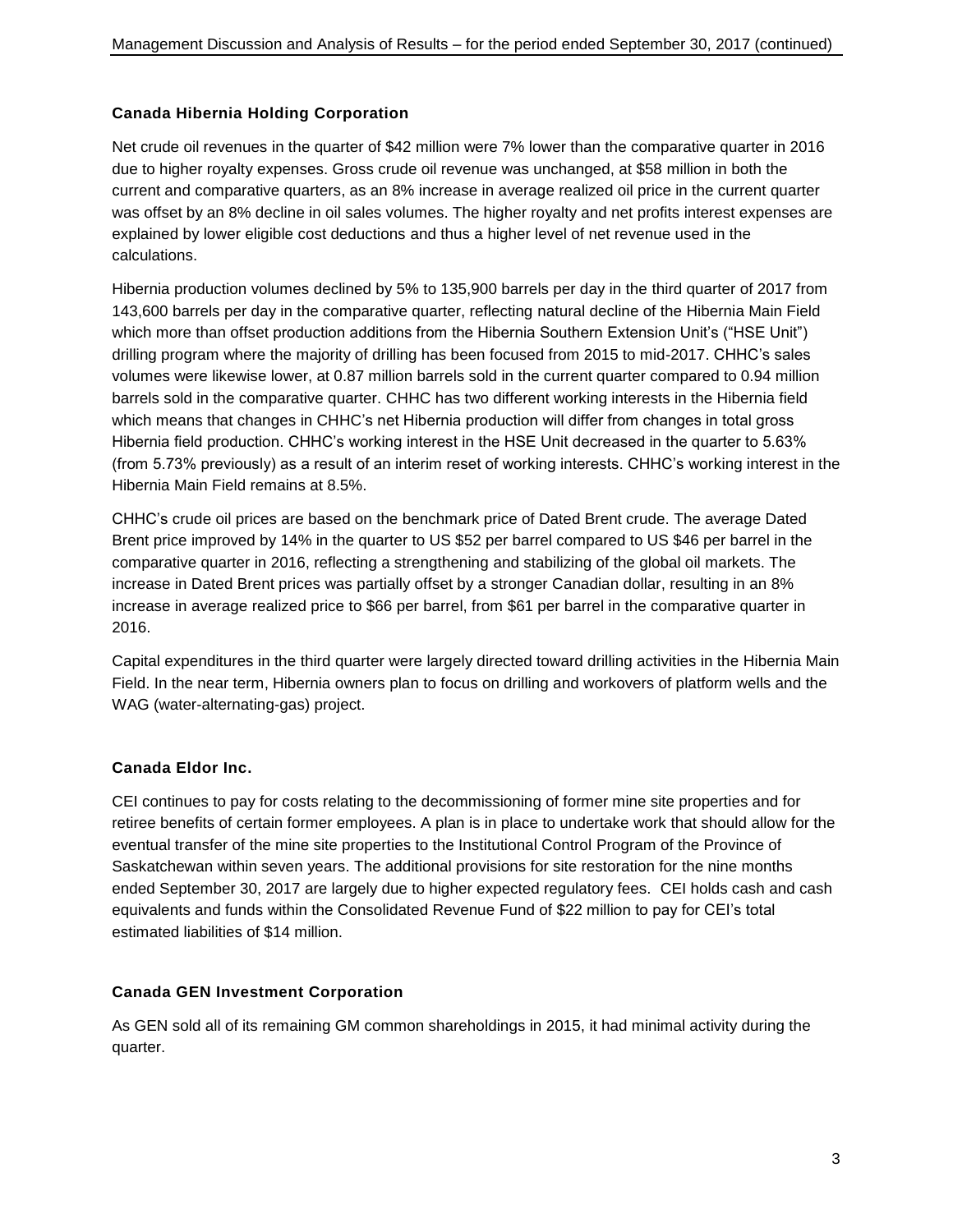## **Analysis of External Business Environment**

The ongoing management of our holdings will depend on overall market and economic conditions as well as factors specific to the underlying company or investment. No material changes have been identified since December 31, 2016 as described in the 2016 Annual Report.

## **Risks and Contingencies**

No material changes in risks and contingencies have been identified since December 31, 2016 as described in the 2016 Annual Report.

## **Financial Statements for the Period Ended September 30, 2017**

The interim condensed consolidated financial statements for the period ended September 30, 2017 and comparative figures, have been prepared in accordance with International Accounting Standard ("IAS") 34, *Interim Financial Reporting*.

Consolidated revenue for the three months ended September 30, 2017 was \$42 million, compared to revenue of \$45 million in the comparative period of the prior year. The small decline is mainly attributable to lower net crude oil revenue in the current quarter. Net crude oil revenue decreased by 7% in the third quarter of 2017 to \$42 million from \$45 million in the third quarter of 2016. Gross crude oil revenue was flat as detailed above. Royalty expense was significantly higher in the period due to proportionately lower eligible cost deductions from revenue in royalty calculations.

Total expenses for the current quarter were \$21 million compared to total expenses of \$19 million in the third quarter of 2016. Depletion and depreciation expenses in the quarter were relatively unchanged at \$12 million in both periods, as a higher depletion rate in the current quarter was offset by lower production volumes to deplete. Professional fees for the current quarter were \$1 million higher than the third quarter of 2016 as a result of higher project related expenses. In addition, the provision for site restoration expense was \$1 million in the current quarter compared to a reduction of \$1 million in the 2016 quarter as a result of adjustments to the estimates received from Cameco.

Consolidated revenue for the nine months ended September 30, 2017 was \$143 million, compared to revenue of \$123 million in the prior year period, driven by higher net crude oil revenue. Year-to-date net crude oil revenue was \$144 million, a 17% increase from \$123 million in the prior year due to a 29% increase in gross crude oil revenue partially offset by higher royalty and net profits interest ("NPI") expenses. The increase in gross crude oil revenue was due to a 5% increase in sales volumes and a 23% increase in realized oil prices.

We recognized a foreign exchange loss for the year-to-date period of \$2.7 million compared to a \$1.9 million loss in the year-to-date period in 2016. Both periods were impacted by the impact of the strengthening of the CAD in relation to the US dollar on USD receivables.

Year-to-date expenses were \$65 million compared to \$59 million in the prior year-to-date period. Depletion and depreciation costs increased to \$40 million from \$36 million in the nine months ended September 30, 2016, due to a higher per barrel depletion rate and higher production volumes.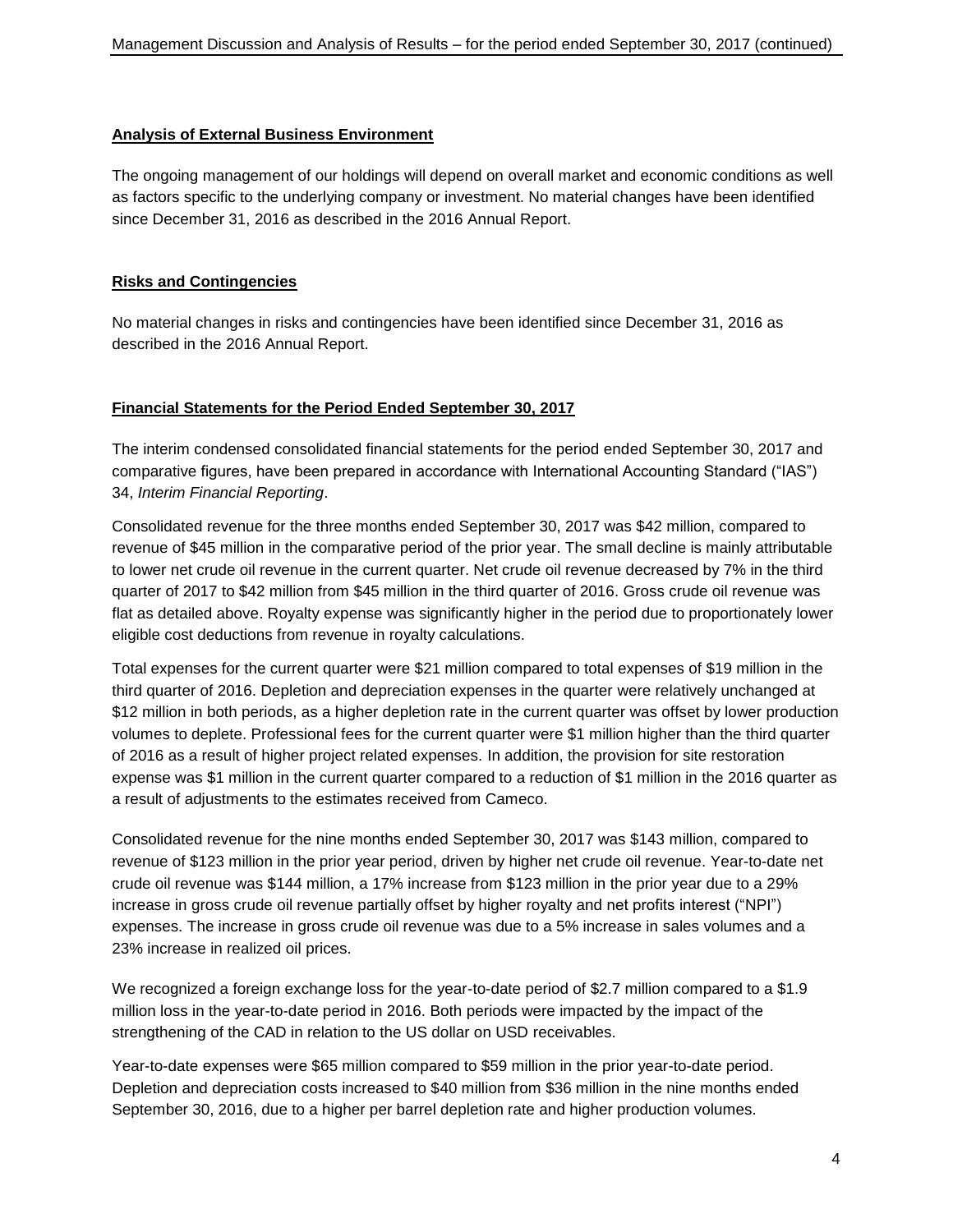Cash and cash equivalents as at September 30, 2017 increased to \$283 million compared to \$220 million at December 31, 2016 as operating cash flows exceeded capital investments and working capital changes in the first nine months of 2017.

Accounts receivable of \$28 million at September 30, 2017 decreased by \$16 million compared to December 31, 2016 due mainly to decreases in cash calls receivable and crude oil sales receivable at quarter end.

Inventory decreased by \$2 million at September 30, 2017 compared to December 31, 2016 due to the elimination of oil inventory volumes at year-end that were subsequently sold.

Property and equipment decreased by \$23 million from year-end to \$198 million at September 30, 2017 resulting from \$17 million of total capital additions (comprised of \$19 million cash capital expenditures, less \$2 million of non-cash decommissioning cost adjustments) which were more than offset by \$40 million of depletion and depreciation.

Accounts payable and accrued liabilities of \$10 million at September 30, 2017 declined by \$17 million compared to December 31, 2016 due to lower accruals and cash calls payable in respect of the HSE Unit capital program and lower royalty and NPI accruals.

CDEV paid no dividends to the Government during the nine months of 2017 or the comparative period in 2016. CDEV declared and paid a dividend of \$66 million to the Government subsequent to quarter-end.

## Future accounting changes

The following standards issued by the International Accounting Standards Board (IASB) are effective for annual periods beginning on or after January 1, 2018 and have been assessed as having a possible impact on the Corporation in the future:

- IFRS 9, *Financial Instruments*
- IFRS 15, *Revenue from Contracts with Customers*

We are currently assessing the impact of these standards on our consolidated financial statements but do not expect it to be material. These standards are discussed further in note 4 of the interim condensed consolidated financial statements. The Corporation does not intend to early adopt any of the standards.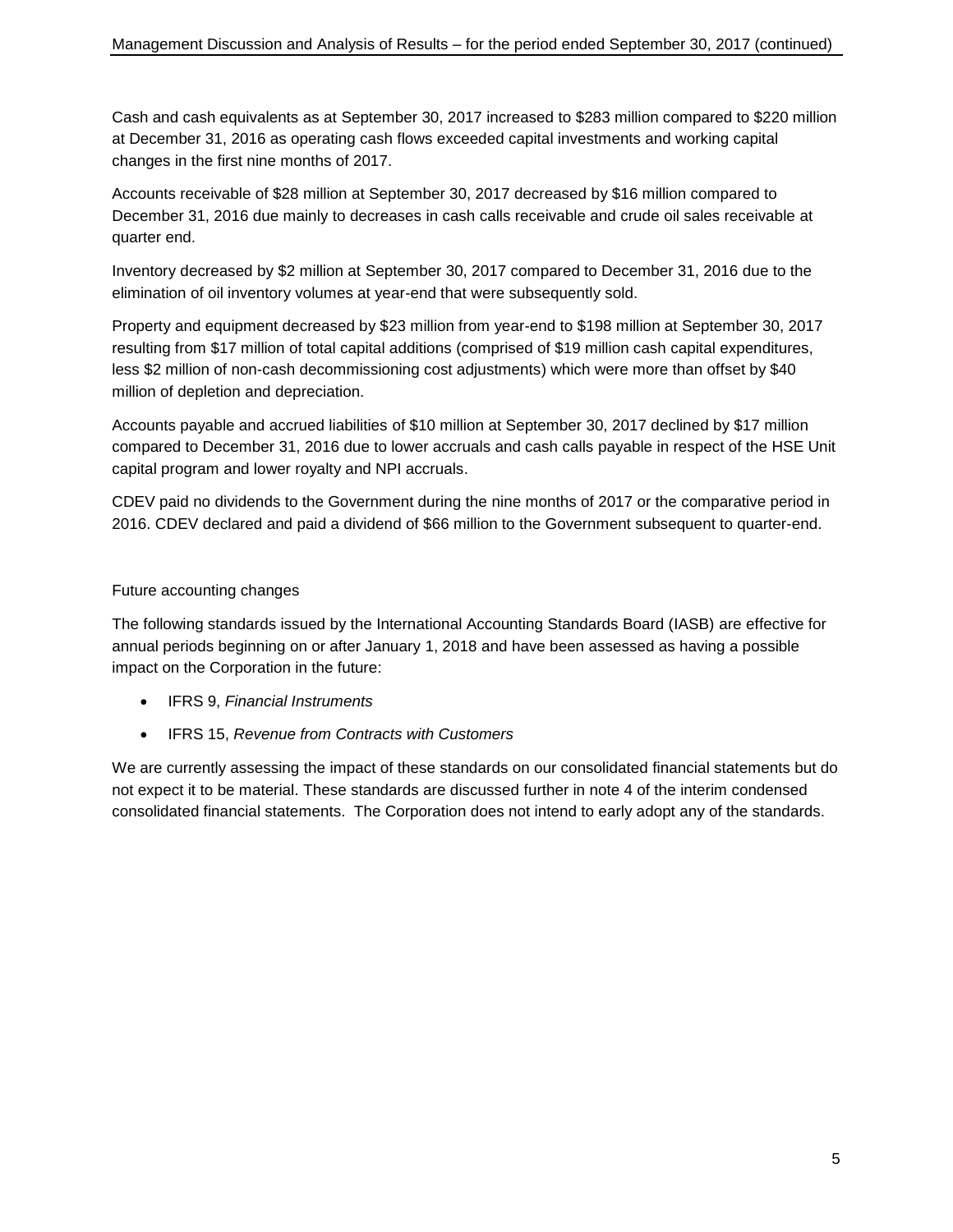Interim Condensed Consolidated Financial Statements of

## **CANADA DEVELOPMENT INVESTMENT CORPORATION**

Three and nine months ended September 30, 2017

(Unaudited)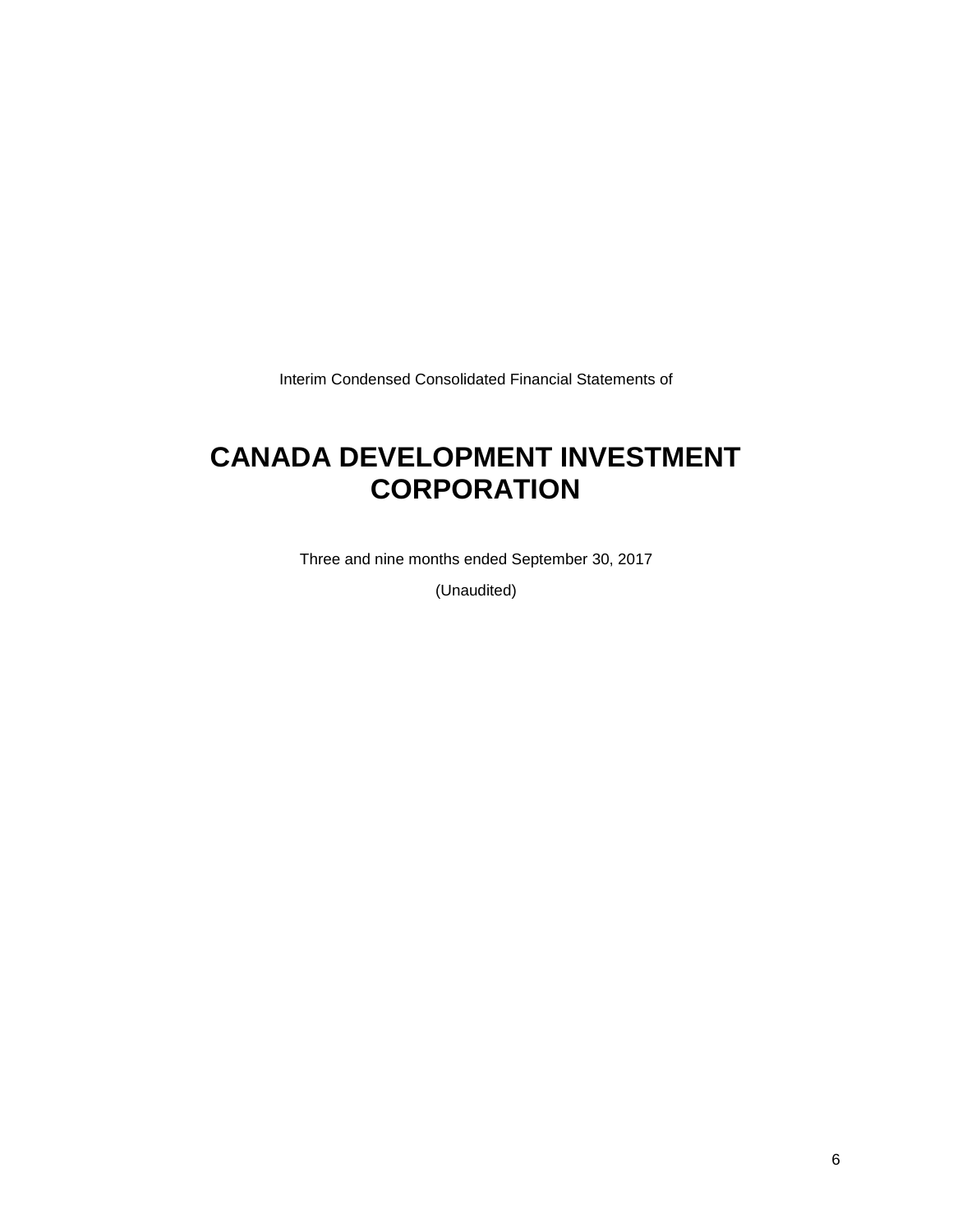Interim Condensed Consolidated Statement of Financial Position (Unaudited) (Thousands of Canadian Dollars)

|                                                                                                                                                | September 30,         | December 31,           |
|------------------------------------------------------------------------------------------------------------------------------------------------|-----------------------|------------------------|
|                                                                                                                                                | 2017                  | 2016                   |
| <b>Assets</b>                                                                                                                                  |                       |                        |
| Current assets:                                                                                                                                |                       |                        |
| Cash and cash equivalents                                                                                                                      | \$<br>282,584         | \$<br>219,914          |
| Accounts receivable                                                                                                                            | 27,615                | 43,820                 |
| Inventory                                                                                                                                      | 646                   | 2,451                  |
| Prepaid expenses                                                                                                                               | 676                   | 295                    |
| Cash and cash equivalents held for future obligations                                                                                          | 3,675                 | 3,159                  |
|                                                                                                                                                | 315,196               | 269,639                |
| Non-current assets:                                                                                                                            |                       |                        |
| Property and equipment (note 5)                                                                                                                | 198,232               | 221,118                |
| Cash and cash equivalents held for future obligations                                                                                          | 123,874               | 128,837                |
| Cash and cash equivalents held in escrow                                                                                                       | 14,227                | 14,227                 |
| Deferred tax asset                                                                                                                             | 17,914                | 13,466                 |
|                                                                                                                                                | 354,247               | 377,648                |
|                                                                                                                                                | \$<br>669,443         | \$<br>647,287          |
| <b>Liabilities and Shareholder's Equity</b><br><b>Current liabilities:</b><br>Accounts payable and accrued liabilities<br>Income taxes payable | \$<br>10,237<br>1,248 | \$<br>27,252<br>13,668 |
| Current portion of provision for decommissioning obligations (note 6(a))                                                                       | 5,576                 | 2,811                  |
| Current portion of provision for site restoration (note 6(b))                                                                                  | 2,959                 | 2,993                  |
| Current portion of defined benefit obligation                                                                                                  | 150                   | 150                    |
|                                                                                                                                                | 20,170                | 46,874                 |
| Non-current liabilities:                                                                                                                       |                       |                        |
| Provision for decommissioning obligations (note 6(a))                                                                                          | 121,578               | 126,123                |
| Provision for site restoration (note 6(b))                                                                                                     | 9,250                 | 9,976                  |
| Defined benefit obligation                                                                                                                     | 1,569                 | 1,719                  |
|                                                                                                                                                | 132,397               | 137,818                |
| Shareholder's equity:                                                                                                                          |                       |                        |
| Share capital                                                                                                                                  | 1                     | 1                      |
| Contributed surplus                                                                                                                            | 603,294               | 603,294                |
| Accumulated deficit                                                                                                                            | (86, 419)             | (140, 700)             |
|                                                                                                                                                | 516,876               | 462,595                |
| Commitments (note 9)                                                                                                                           |                       |                        |
| Contingencies (note 10)                                                                                                                        |                       |                        |
| Subsequent event (note 13)                                                                                                                     |                       |                        |
|                                                                                                                                                | \$<br>669.443         | \$<br>647,287          |

The accompanying notes are an integral part of these interim condensed consolidated financial statements.

On behalf of the Board:

 $\frac{1}{2}$ 

Director Merry C. Ritche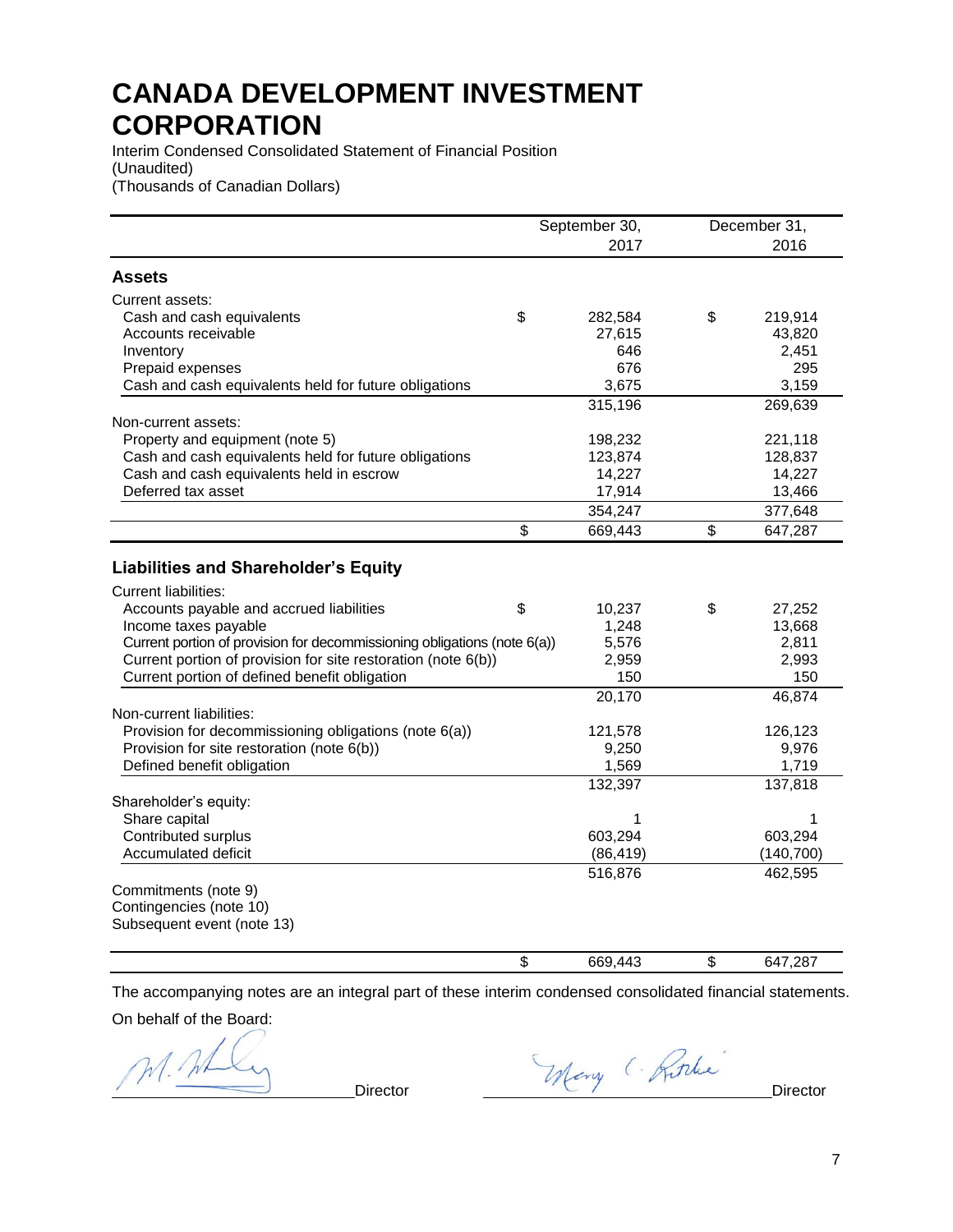Interim Condensed Consolidated Statement of Comprehensive Income (Unaudited) (Thousands of Canadian Dollars)

|                                           | Three months ended<br>September 30 |              | Nine months ended<br>September 30 |    |         |
|-------------------------------------------|------------------------------------|--------------|-----------------------------------|----|---------|
|                                           | 2017                               | 2016         | 2017                              |    | 2016    |
| Revenue:                                  |                                    |              |                                   |    |         |
| Net crude oil revenue (note 8(a))         | \$41,554                           | \$<br>44,521 | \$144,022                         | \$ | 123,020 |
| Foreign exchange loss                     | (1,002)                            | (11)         | (2,679)                           |    | (1,871) |
| Interest income                           | 1,001                              | 572          | 2,076                             |    | 1,984   |
|                                           | 41,553                             | 45,082       | 143,419                           |    | 123,133 |
| <b>Expenses:</b>                          |                                    |              |                                   |    |         |
| Depletion and depreciation (note 5)       | 12,017                             | 12,442       | 40,265                            |    | 36,174  |
| Production and operating (note 8(b))      | 5,162                              | 5,292        | 15,726                            |    | 19,485  |
| Professional fees                         | 1,670                              | 691          | 4,011                             |    | 1,393   |
| Salaries and benefits                     | 732                                | 730          | 2,607                             |    | 2,584   |
| Other expenses                            | 313                                | 289          | 747                               |    | 732     |
| Change in estimates of provision for site |                                    |              |                                   |    |         |
| restoration (note 6)                      | 1,082                              | (949)        | 1,204                             |    | (949)   |
| Defined benefit expense                   | 13                                 | 12           | 39                                |    | 35      |
|                                           | 20,989                             | 18,507       | 64,599                            |    | 59,454  |
| <b>Finance costs:</b>                     |                                    |              |                                   |    |         |
| Unwind of discount on decommissioning     |                                    |              |                                   |    |         |
| obligations (note 6(a))                   | 794                                | 576          | 2,117                             |    | 1,675   |
| Unwind of discount on provision for site  |                                    |              |                                   |    |         |
| restoration (note 6(b))                   | 30                                 | 26           | 90                                |    | 78      |
|                                           | 824                                | 602          | 2,207                             |    | 1,753   |
| <b>Profit before income taxes</b>         | 19,740                             | 25,973       | 76,613                            |    | 61,926  |
| Income taxes:                             |                                    |              |                                   |    |         |
| Current                                   | 6,991                              | 6,970        | 26,780                            |    | 19,835  |
| Deferred                                  | (841)                              | (5)          | (4, 448)                          |    | (857)   |
|                                           | 6,150                              | 6,965        | 22,332                            |    | 18,978  |
| Profit and comprehensive income           | \$13,590                           | \$<br>19,008 | \$<br>54,281                      | \$ | 42,948  |

The accompanying notes are an integral part of these interim condensed consolidated financial statements.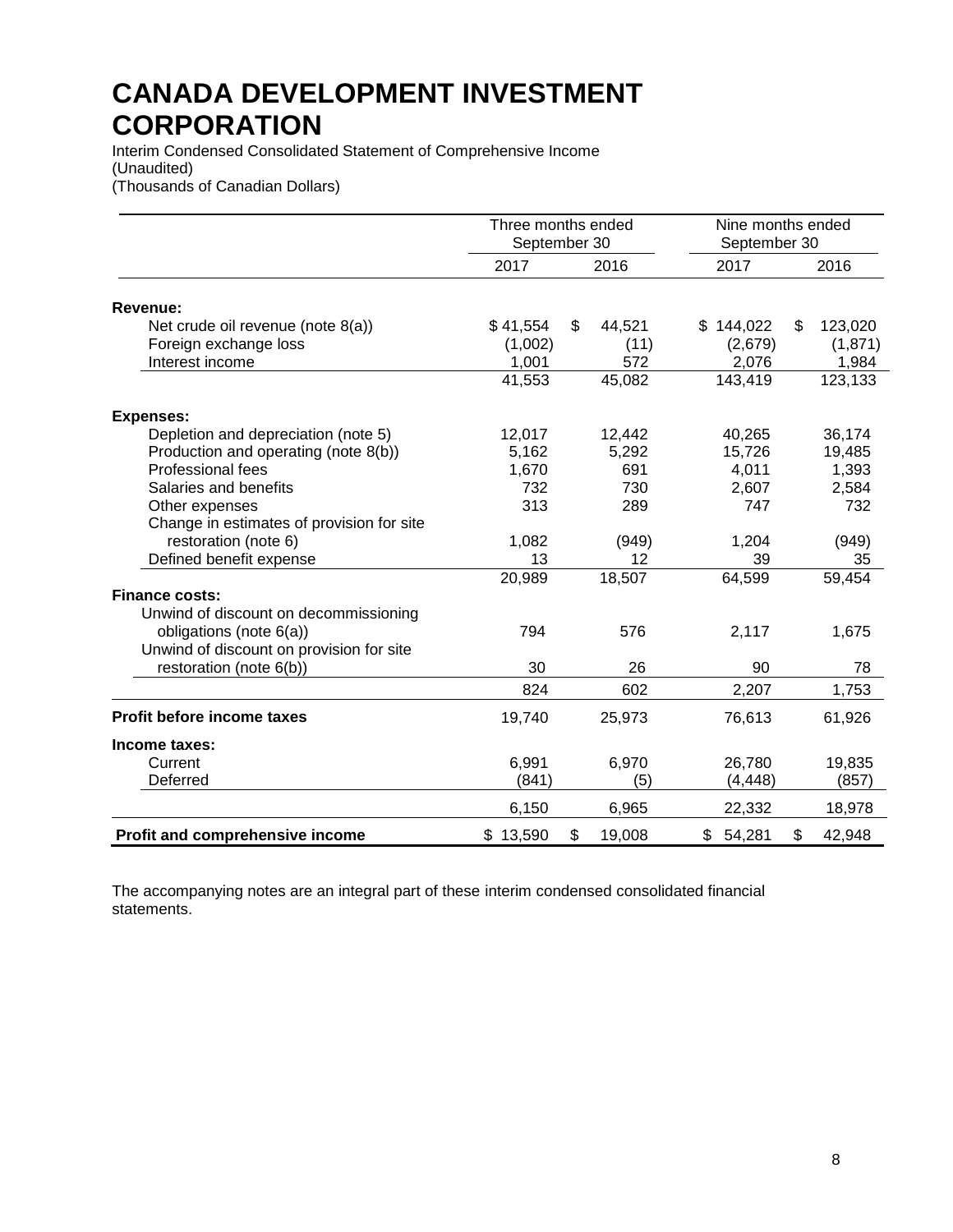Interim Condensed Consolidated Statement of Changes in Shareholder's Equity (Unaudited) (Thousands of Canadian Dollars)

|                                      | Three months ended | September 30 |            |         |            | Nine months ended<br>September 30 |            |  |
|--------------------------------------|--------------------|--------------|------------|---------|------------|-----------------------------------|------------|--|
|                                      | 2017               | 2016         |            |         | 2017       |                                   | 2016       |  |
| Share capital                        |                    |              |            |         |            |                                   |            |  |
| Balance, beginning and end of period | \$<br>1            | \$           | 1          | \$      | 1.         | \$                                |            |  |
| <b>Contributed surplus</b>           |                    |              |            |         |            |                                   |            |  |
| Balance, beginning and end of period | 603,294            | 603,294      |            | 603,294 |            |                                   | 603,294    |  |
| <b>Accumulated deficit</b>           |                    |              |            |         |            |                                   |            |  |
| Balance, beginning of period         | (100,009)          |              | (126, 201) |         | (140, 700) |                                   | (150, 141) |  |
| Profit                               | 13,590             |              | 19,008     |         | 54,281     |                                   | 42,948     |  |
| Balance, end of period               | (86, 419)          |              | (107, 193) |         | (86, 419)  |                                   | (107, 193) |  |
| <b>Total shareholder's equity</b>    | \$<br>516,876      | \$.          | 496,102    | S.      | 516,876    |                                   | \$496,102  |  |

The accompanying notes are an integral part of these interim condensed consolidated financial statements.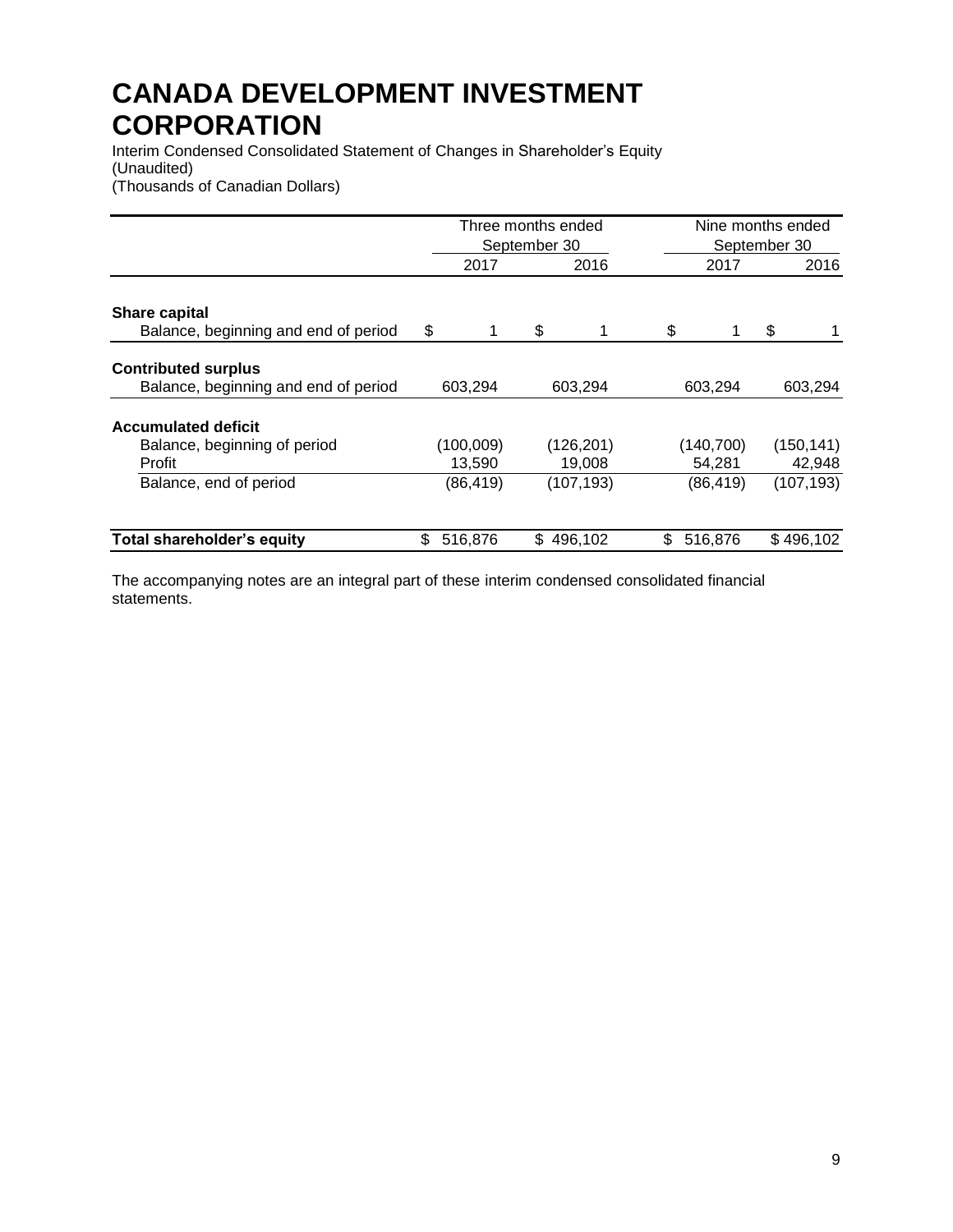Interim Condensed Consolidated Statement of Cash Flows (Unaudited) (Thousands of Canadian Dollars)

|                                                                                                | Three months ended | September 30  |               | Nine months ended<br>September 30 |  |
|------------------------------------------------------------------------------------------------|--------------------|---------------|---------------|-----------------------------------|--|
|                                                                                                | 2017               | 2016          | 2017          | 2016                              |  |
| Cash provided by (used in):                                                                    |                    |               |               |                                   |  |
| <b>Operating activities:</b>                                                                   |                    |               |               |                                   |  |
| Profit                                                                                         | \$<br>13,590       | \$<br>19,008  | \$<br>54,281  | \$<br>42,948                      |  |
| Adjustments for:                                                                               |                    |               |               |                                   |  |
| Depletion and depreciation                                                                     | 12,017             | 12,442        | 40,265        | 36,174                            |  |
| Income tax expense                                                                             | 6,150              | 6,965         | 22,332        | 18,978                            |  |
| Defined benefits paid in excess of expenses                                                    | (25)               | (29)          | (150)         | (84)                              |  |
| Interest income from Consolidated Revenue Fund (183)                                           |                    | (138)         | (446)         | (398)                             |  |
| Unwind of discount on provisions                                                               | 824                | 602           | 2,207         | 1,753                             |  |
| Change in provision for site restoration                                                       | 1,082              | (949)         | 1,204         | (949)                             |  |
| Provisions settled                                                                             | (1, 472)           | (180)         | (3,933)       | (1,809)                           |  |
| Income taxes paid                                                                              | (9,788)            | (2,938)       | (39, 200)     | (7,641)                           |  |
|                                                                                                | 22,195             | 34,783        | 76,560        | 88,972                            |  |
| Change in non-cash working capital (note 7)                                                    | (5, 461)           | (6, 649)      | (303)         | (9,677)                           |  |
|                                                                                                | 16,734             | 28,134        | 76,257        | 79,295                            |  |
| <b>Investing activities:</b>                                                                   |                    |               |               |                                   |  |
| Purchase of property and equipment                                                             | (856)              | (12, 761)     | (18, 480)     | (51, 986)                         |  |
| Change in cash and cash equivalents held in escrow<br>Change in cash and cash equivalents held |                    |               |               | (11, 676)                         |  |
| for future obligations                                                                         | (35)               |               | 4,893         |                                   |  |
|                                                                                                | (891)              | (12, 761)     | (13, 587)     | (63, 662)                         |  |
| Change in cash and cash equivalents                                                            | 15,843             | 15,373        | 62,670        | 15,633                            |  |
| Cash and cash equivalents, beginning of period                                                 | 266,741            | 245,055       | 219,914       | 244,795                           |  |
| Cash and cash equivalents, end of period                                                       | \$<br>282,584      | \$<br>260,428 | \$<br>282,584 | \$260,428                         |  |
|                                                                                                |                    |               |               |                                   |  |
| <b>Represented by:</b>                                                                         |                    |               |               |                                   |  |
| Cash                                                                                           | \$<br>78,129       | \$<br>64,268  | \$<br>78,129  | \$<br>64,268                      |  |
| Cash equivalents                                                                               | 204,455            | 196,160       | 204,455       | 196,160                           |  |
|                                                                                                | \$<br>282,584      | \$<br>260,428 | \$<br>282,584 | \$<br>260,428                     |  |
| Supplementary disclosure of cash flow from operating activities:                               |                    |               |               |                                   |  |
| Amount of interest received during the period                                                  | \$<br>885          | \$<br>565     | \$<br>1,912   | \$<br>1,792                       |  |

The accompanying notes are an integral part of these interim condensed consolidated financial statements.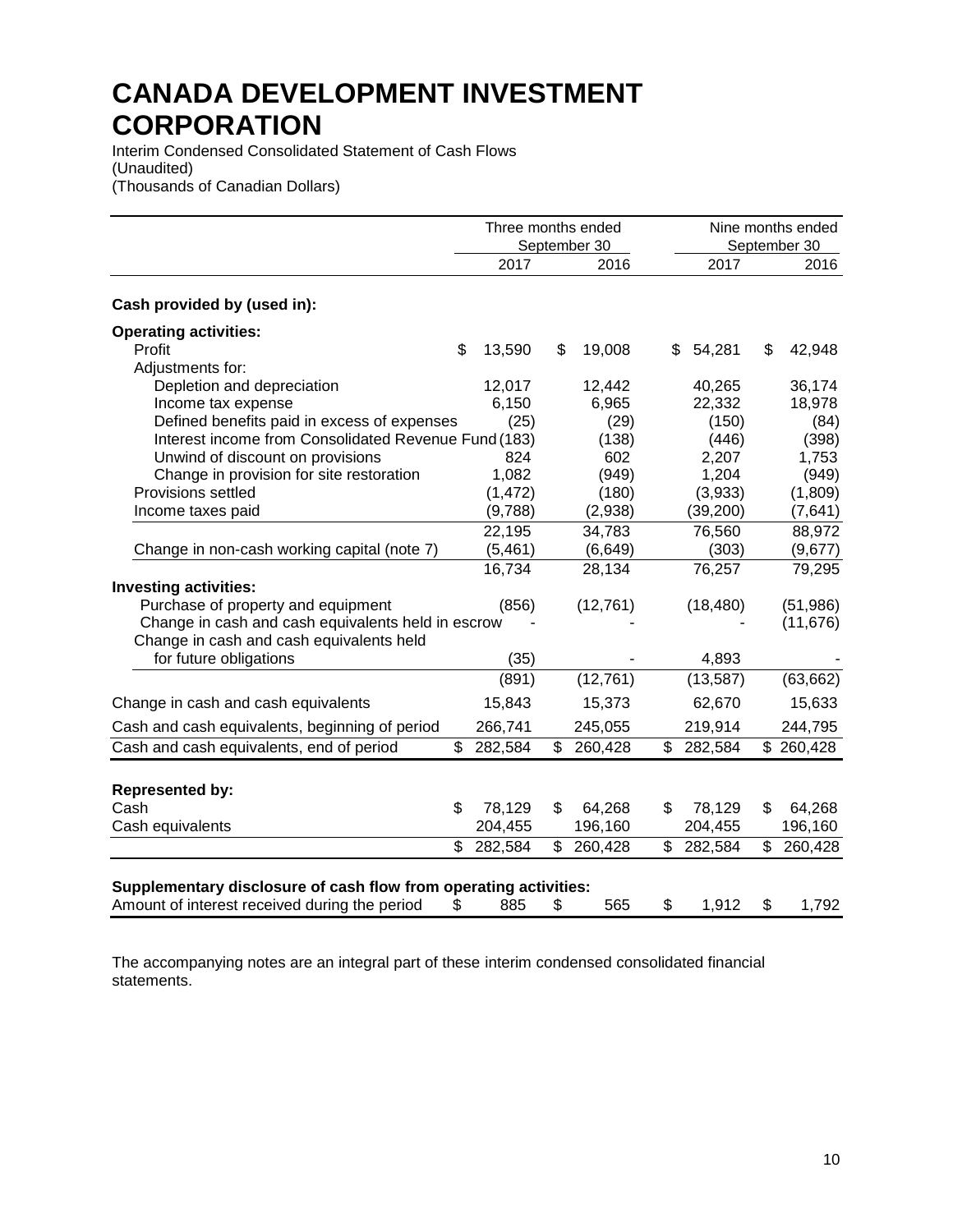Notes to Interim Condensed Consolidated Financial Statements (unaudited)

Three and nine months ended September 30, 2017 (All dollar amounts are stated in thousands of Canadian dollars unless otherwise stated)

### **1. Reporting entity:**

Canada Development Investment Corporation ("the Corporation" or "CDEV") was incorporated in 1982 under the provisions of the *Canada Business Corporations Act* and is wholly-owned by Her Majesty in Right of Canada. The Corporation is an agent Crown corporation listed in Schedule III, Part II of the *Financial Administration Act* and is not subject to the provisions of the *Income Tax Act*. In November 2007, the Minister of Finance informed CDEV that its mandate "should reflect a future focused on the ongoing management of its current holdings in a commercial manner, providing assistance to the Government of Canada ("Government") in new policy directions suited to CDEV's capabilities, while maintaining the capacity to divest CDEV's existing holdings, and any other government interests assigned to it for divestiture, upon the direction of the Minister of Finance".

In July 2015, the Corporation was issued a directive (P.C. 2015-1107) pursuant to section 89 of the *Financial Administration Act* to align its travel, hospitality, conference and event expenditure policies, guidelines and practices with Treasury Board policies, directives and related instruments in a manner that is consistent with the Corporation's legal obligations and to report on the implementation of the directive in its next corporate plan. The Corporation aligned its policies, guidelines and practices as of October 2015.

The address of the Corporation's registered office is 79 Wellington Street West, Suite 3000, Box 270, TD Centre, Toronto, Ontario, M5K 1N2. The address of the Corporation's principal place of business is 1240 Bay Street, Suite 302, Toronto, Ontario, M5R 2A7.

The Corporation consolidates three wholly-owned subsidiaries: Canada Eldor Inc. ("CEI"), Canada Hibernia Holding Corporation ("CHHC"), and Canada GEN Investment Corporation ("GEN").

CEI was incorporated under the provisions of the *Canada Business Corporations Act*. It is subject to the *Financial Administration Act*, is an agent of Her Majesty in Right of Canada and is not subject to the provisions of *the Income Tax Act*. During 1988, CEI sold substantially all of its assets and operations to Cameco Corporation ("Cameco") in exchange for share capital of the purchaser and a promissory note. As a result of the sale of the Cameco shares and the assumption of certain of CEI's remaining debt by the Government in 1995, CEI is left with the net cash proceeds from the final sale of Cameco shares as its only significant asset. CEI's remaining obligations include site restoration and retiree defined benefit obligations.

CHHC was incorporated under the provisions of the *Canada Business Corporations Act* and was acquired by CDEV in March 1993. CHHC is subject to the *Financial Administration Act* and the *Income Tax Act*. CHHC's sole purpose is the holding and management of its interest in the Hibernia Development Project ("Hibernia Project"). The Hibernia Project is an oil development and production project located offshore Newfoundland and Labrador.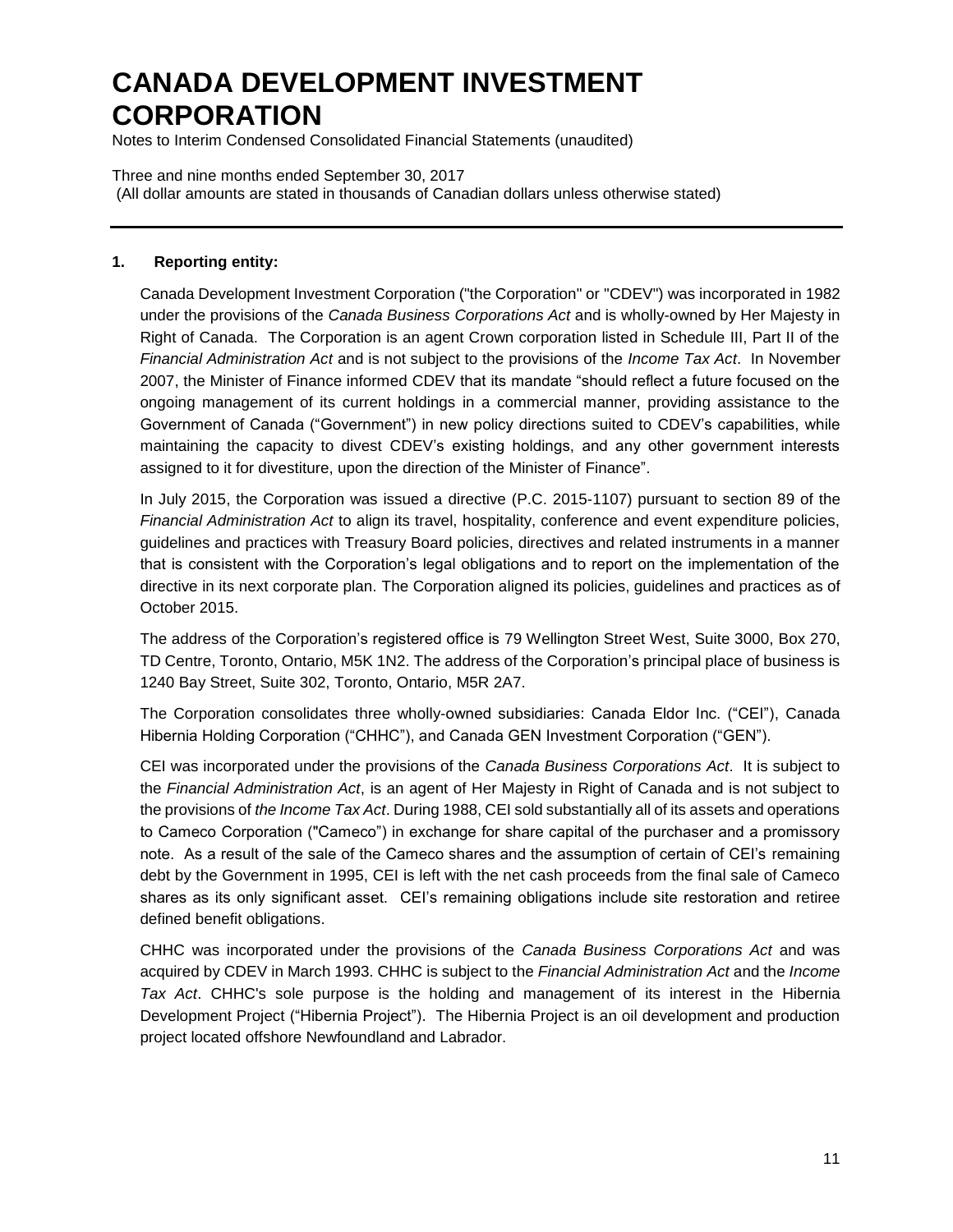Notes to Interim Condensed Consolidated Financial Statements (unaudited)

Three and nine months ended September 30, 2017 (All dollar amounts are stated in thousands of Canadian dollars unless otherwise stated)

## **1. Reporting entity (continued):**

CHHC holds an 8.5% working interest in the original Hibernia Project area and a corresponding 8.5% equity interest in the Hibernia Management and Development Company Ltd. ("HMDC"). CHHC's interest in the Hibernia Project has been recorded in CHHC's financial statements which are consolidated into CDEV's financial statements.

During 2010 and 2011, CHHC and other participants signed agreements with the Province of Newfoundland and Labrador (the "Province") and the Government, received regulatory approvals from the Canada-Newfoundland and Labrador Offshore Petroleum Board ("C-NLOPB") and authorized full funding for development of the Hibernia Southern Extension Unit ("HSE Unit"). CHHC's initial unit working interest in the HSE Unit was 5.08% and was adjusted to 5.73% effective December 1, 2015 and thereafter to 5.63% effective May 1, 2017, pursuant to the interim reset provisions of the Unit Agreement. The operator of the HSE Unit is ExxonMobil Canada.

An account is maintained on behalf of the working interest owners of each the Hibernia Development Project and the HSE Unit by its operator, acting as agent (a "joint account"). All common project expenditures are charged to the joint account which is owned and funded by the participants in proportion to their working interest.

GEN was incorporated under the provisions of the *Canada Business Corporations Act* and was acquired by the Corporation on May 30, 2009. GEN is subject to the *Financial Administration Act* but is not subject to the *Income Tax Act*. Until April 6, 2015, GEN held common shares of General Motors Company ("GM"). At September 30, 2017, GEN no longer holds any investments in GM and has minimal activity.

## **2. Basis of preparation:**

## a) Statement of compliance:

These interim condensed consolidated financial statements have been prepared in accordance with International Accounting Standard ("IAS") 34, *Interim Financial Reporting.* These interim condensed consolidated financial statements do not include all of the information required for full annual financial statements and should be read in conjunction with the audited consolidated financial statements and notes for the year ended December 31, 2016.

The interim condensed consolidated financial statements were authorized for issue by the Board of Directors on November 21 2017.

#### b) Basis of measurement:

The interim condensed consolidated financial statements have been prepared on the historical cost basis except for the following:

- financial instruments at fair value through profit or loss are measured at fair value
- inventory is measured at the lower of cost to produce or net realizable value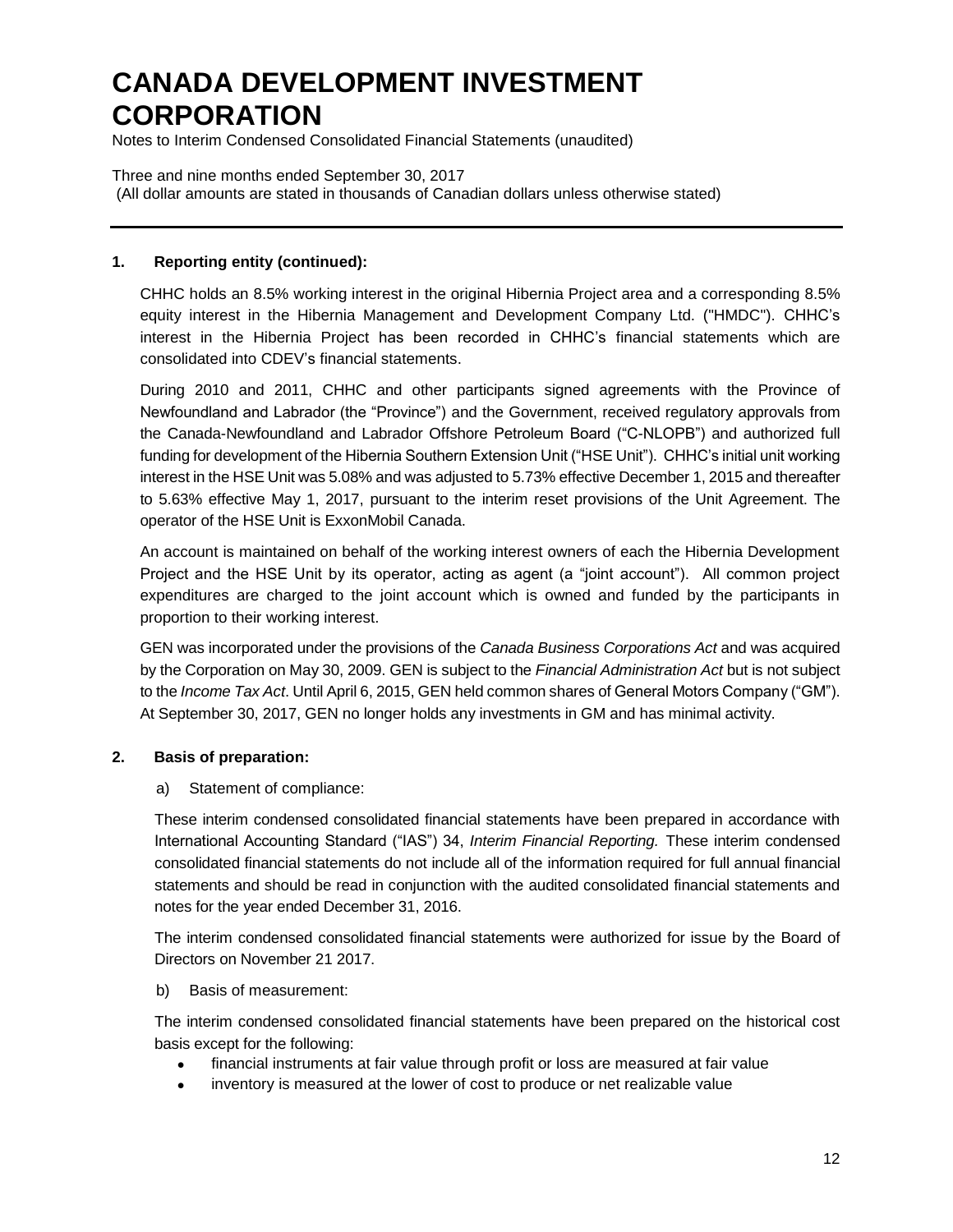Notes to Interim Condensed Consolidated Financial Statements (unaudited)

Three and nine months ended September 30, 2017 (All dollar amounts are stated in thousands of Canadian dollars unless otherwise stated)

#### **2. Basis of preparation (continued):**

#### c) Functional and presentation currency:

These interim condensed consolidated financial statements are presented in Canadian dollars, which is the Corporation's functional currency.

#### d) Use of estimates and judgments:

The preparation of the Corporation's interim condensed consolidated financial statements requires management to make judgments, estimates and assumptions that affect the application of accounting policies and the reported amounts of assets, liabilities, income and expenses. Actual results may differ from these estimates.

Estimates and underlying assumptions are reviewed on an ongoing basis. Revisions to accounting estimates are recognized in the year in which the estimates are revised and in any future years affected. Critical judgments and key sources of estimation uncertainty are disclosed in note 2(d) of the Corporation's annual consolidated financial statements for the year ended December 31, 2016.

#### **3. Significant accounting policies:**

These interim condensed consolidated financial statements have been prepared following the same accounting policies and methods of application as those presented in note 3 of the annual audited consolidated financial statements for the year ended December 31, 2016, except for those policies which have changed as a result of the adoption of accounting standard amendments effective January 1, 2017, as described below. In addition, income taxes on earnings or loss in the interim periods are accrued using the income tax rate that would be applicable to the expected total annual earnings or loss.

#### Changes in accounting policies:

The following accounting standard amendment, issued by the International Accounting Standards Board ("IASB"), is effective for the first time in the current fiscal year and has been adopted in accordance with the applicable transitional provisions:

#### Disclosure initiative

In January 2016, the IASB issued *Statement of Cash Flows: Disclosure Initiative* (Amendments to IAS 7). The amendments require disclosures that enable users of financial statements to evaluate changes in liabilities arising from financing activities, including both changes arising from cash flow and noncash changes.

The amendments are effective for annual periods beginning on or after January 1, 2017 and are to be applied prospectively. The adoption of this amended standard had no material impact on the Corporation's interim condensed consolidated financial statements.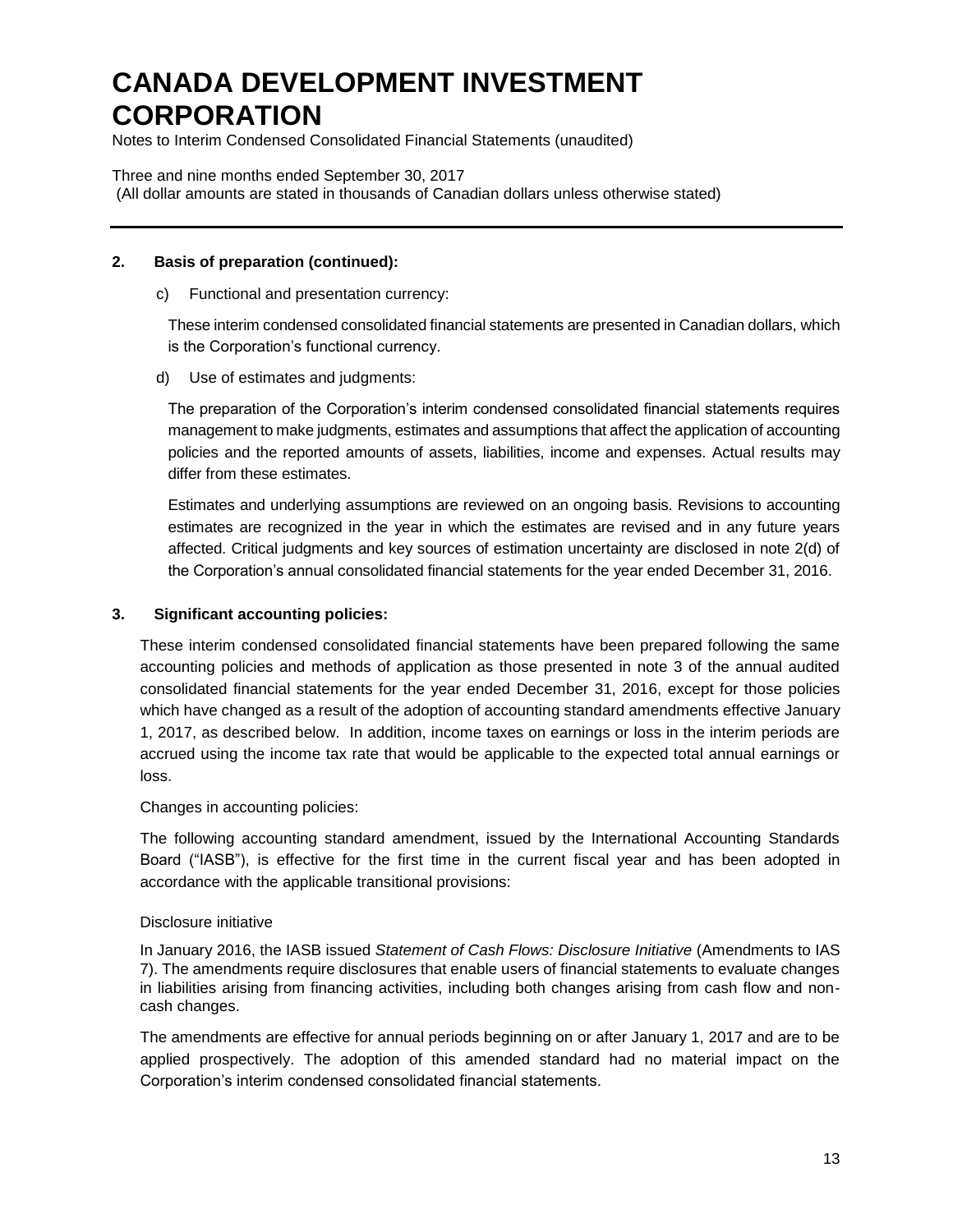Notes to Interim Condensed Consolidated Financial Statements (unaudited)

Three and nine months ended September 30, 2017 (All dollar amounts are stated in thousands of Canadian dollars unless otherwise stated)

### **4. Recent accounting pronouncements issued but not yet effective:**

A number of new accounting standards and amendments to existing standards are not yet effective for the period ended September 30, 2017 and have not been applied in preparing these interim condensed consolidated financial statements. Those which may be relevant to the Corporation are set out below. The Corporation does not intend to early adopt any of the following standards or amendments to existing standards, unless otherwise noted.

#### **i. Revenue**

In May 2014, the IASB issued IFRS 15, *Revenue from Contracts with Customers* ("IFRS 15") replacing IAS 11, "*Construction Contracts*", IAS 18, "*Revenue*" and several revenue-related interpretations. The standard clarifies the principles for recognizing revenue from contracts with customers. Disclosure requirements have also been expanded.

IFRS 15 is effective for annual periods beginning on or after January 1, 2018, with early adoption permitted, and is to be applied retrospectively. The Corporation is currently evaluating the impact of the new revenue standard on its financial statements and related disclosures but does not expect it to have a material impact on the consolidated financial statements.

#### **ii. Financial instruments**

In July 2014, the IASB issued IFRS 9, *Financial Instruments* ("IFRS 9"). IFRS 9 replaces the existing guidance in IAS 39, *Financial Instruments: Recognition and Measurement* ("IAS 39"). IFRS 9 includes revised guidance on the classification and measurement of financial assets, a new expected credit loss model for calculation of impairment on financial assets and new hedge accounting requirements. It also carries forward, from IAS 39, guidance on recognition and derecognition of financial instruments.

IFRS 9 is effective for annual periods beginning on or after January 1, 2018, with early adoption permitted, and is to be applied retrospectively. The Corporation is currently evaluating the impact of the new standard on its financial statements and related disclosures but does not expect it to have a material impact on the consolidated financial statements.

#### **iii. Leases**

In January 2016, the IASB issued IFRS 16, *Leases* ("IFRS 16"). IFRS 16 eliminates the current dual model for lessees, which distinguishes between on-balance sheet finance leases and off-balance sheet operating leases. Instead, there is a single, on-balance sheet accounting model that is similar to current finance lease accounting. Certain short-term leases (less than 12 months) and leases of low-value assets are exempt from the requirements, and may continue to be treated as operating leases.

IFRS 16 is effective for annual periods beginning on or after January 1, 2019, with early adoption permitted if IFRS 15 has been adopted. The extent of the impact of adoption of IFRS 16 has not yet been determined.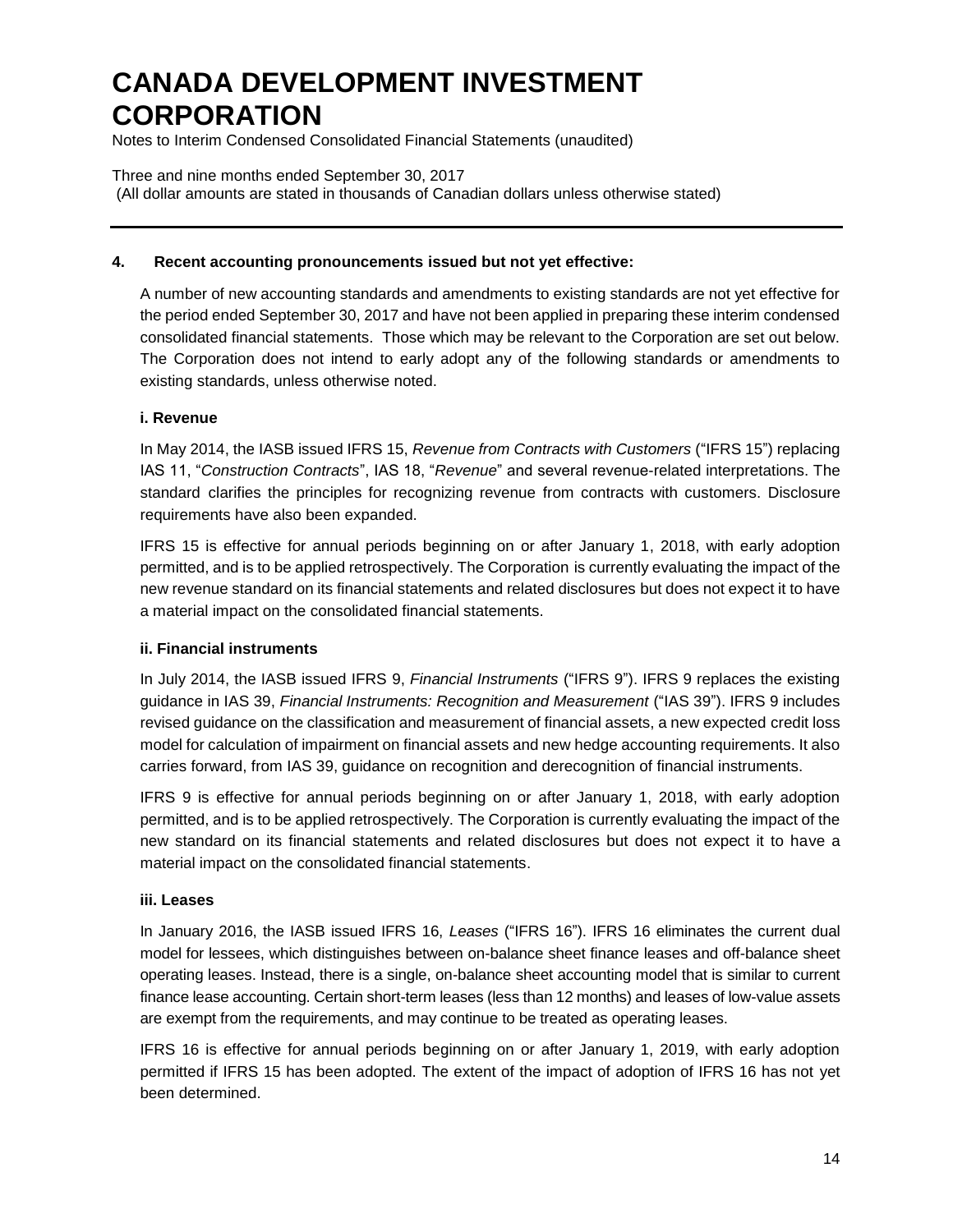Notes to Interim Condensed Consolidated Financial Statements (unaudited)

Three and nine months ended September 30, 2017 (All dollar amounts are stated in thousands of Canadian dollars unless otherwise stated)

## **5. Property and equipment:**

|                                                                                         | Oil development<br>assets and<br>production facilities |
|-----------------------------------------------------------------------------------------|--------------------------------------------------------|
| Cost                                                                                    |                                                        |
| Balance at December 31, 2016<br>Additions for the period<br>Decommissioning adjustments | \$<br>484,127<br>18,610<br>(2,018)                     |
| Balance at September 30, 2017                                                           | \$<br>500,719                                          |
| Accumulated depletion and depreciation<br>Balance at December 31, 2016                  | \$<br>263,009                                          |
| Depletion and depreciation                                                              | 39,478                                                 |
| Balance at September 30, 2017                                                           | \$<br>302,487                                          |
| <b>Carrying amounts:</b>                                                                |                                                        |
| At December 31, 2016<br>At September 30, 2017                                           | \$<br>221,118<br>198,232                               |

At September 30, 2017, costs subject to the calculations of depletion and depreciation excluded the cost of equipment and facilities currently under construction of \$nil (\$10,086 - December 31, 2016) and included future development costs of \$489,941 (\$512,334 - December 31, 2016).

At September 30, 2017, there were no indicators of impairment of CHHC's property and equipment. Accordingly, an impairment test was not required.

At December 31, 2016, indicators of impairment of CHHC's property and equipment were noted due to a reduction in the Company's estimated remaining proved plus probable oil reserves resulting from a reduction in the Hibernia Development Project operator's capital budget. Accordingly, CHHC's single cash generating unit (CGU) was tested for impairment. Based on the impairment test performed, there was no impairment of property and equipment at December 31, 2016.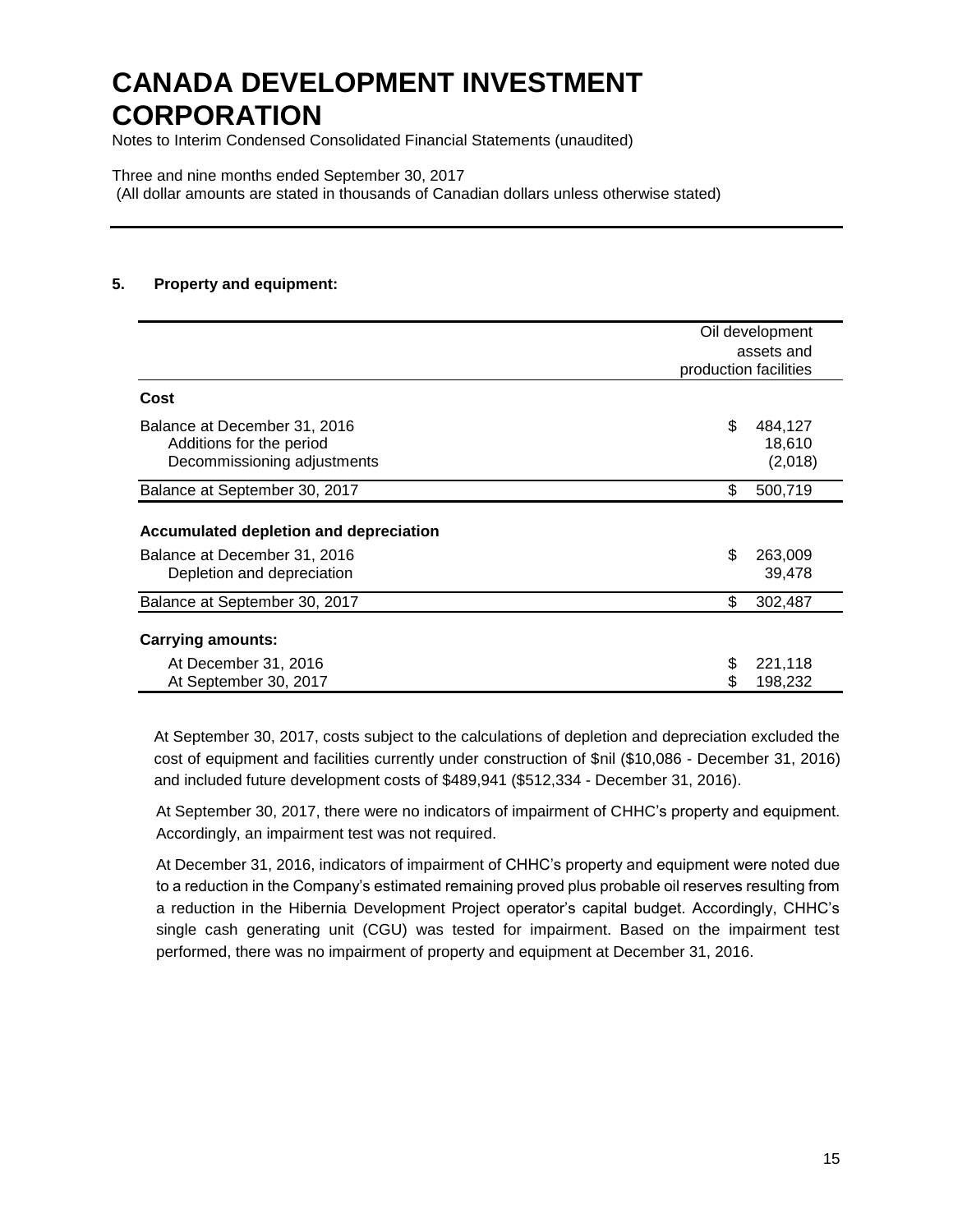Notes to Interim Condensed Consolidated Financial Statements (unaudited)

### Three and nine months ended September 30, 2017

(All dollar amounts are stated in thousands of Canadian dollars unless otherwise stated)

### **6. Provisions:**

Changes to provisions for decommissioning obligations and site restoration were as follows:

|                                                                                                                                                        |    | Decommissioning<br>obligations                             | Site<br>restoration                                      |
|--------------------------------------------------------------------------------------------------------------------------------------------------------|----|------------------------------------------------------------|----------------------------------------------------------|
| Balance at December 31, 2016<br>Additional provisions<br>Changes in estimates<br>Obligations settled<br>Changes in discount rate<br>Unwind of discount | \$ | 128,934<br>1,655<br>2.694<br>(1, 879)<br>(6, 367)<br>2,117 | \$<br>12,969<br>2,396<br>(934)<br>(2,054)<br>(258)<br>90 |
| Balance at September 30, 2017                                                                                                                          | S  | 127,154                                                    | \$<br>12,209                                             |
| Current<br>Non-current<br>Provisions                                                                                                                   | \$ | 5,576<br>121,578<br>127,154                                | \$<br>2,959<br>9,250<br>12,209                           |

## a) Provision for decommissioning obligations of CHHC:

The provision for decommissioning obligations is based on CHHC's net ownership interest in wells and facilities and management's estimate of costs to abandon and reclaim those wells and facilities as well as an estimate of the future timing of the costs to be incurred. CHHC estimates the total future undiscounted liability to be \$270,970 at September 30, 2017 (\$273,869 - December 31, 2016). Estimates of decommissioning obligation costs can change significantly based on factors such as operating experience and changes in legislation and regulations.

These obligations will be settled based on the expected timing of abandonment, which currently extends up to the year 2056 and is based upon the useful lives of the underlying assets. The provision was calculated at September 30, 2017 using an inflation rate of 2.00% (2.00% - December 31, 2016) and was discounted using an average risk-free rate of 2.30% (2.11% - December 31, 2016).

## b) Provision for site restoration of CEI:

Under the terms of the purchase and sale agreement in 1988 between CEI and Cameco, CEI is responsible for obligations relating to the sale of assets to Cameco. Provision for site restoration as at the date of the interim condensed consolidated statement of financial position is related to the decommissioning of a former mine site. Cameco is responsible for the monitoring and management of this site. CEI accrues for these costs based on estimates provided by Cameco. These estimates are based on variables and assumptions which are subject to uncertainty including the time to completion and the costs over this period. The future estimate of costs for site restoration has been discounted at a rate of 1.58% (December 31, 2016 – 1.11%) and an inflation rate of 2.0% was used to calculate the provision at September 30, 2017 (December 31, 2016 – 2.0%).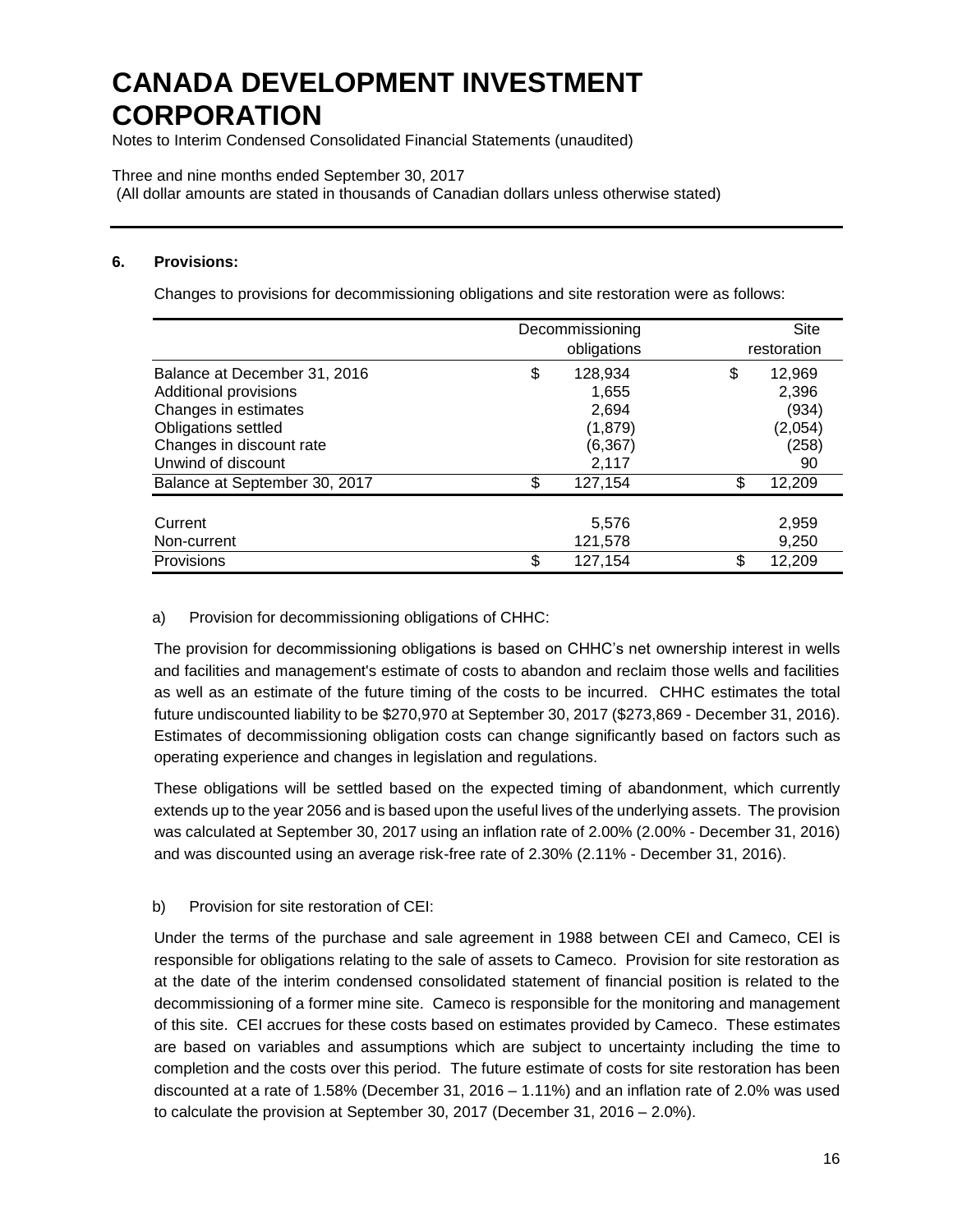Notes to Interim Condensed Consolidated Financial Statements (unaudited)

Three and nine months ended September 30, 2017

(All dollar amounts are stated in thousands of Canadian dollars unless otherwise stated)

## **7. Supplemental cash flow disclosure:**

Changes in non-cash working capital balances for the periods ended September 30 include the following:

|                                                                                                                                             |    | Three months ended<br>September 30 |    |                                      | Nine months ended<br>September 30           |    |                                     |  |  |
|---------------------------------------------------------------------------------------------------------------------------------------------|----|------------------------------------|----|--------------------------------------|---------------------------------------------|----|-------------------------------------|--|--|
|                                                                                                                                             |    | 2017<br>2016                       |    |                                      | 2017                                        |    | 2016                                |  |  |
| Change in accounts receivable<br>Change in inventory<br>Change in prepaid expenses<br>Change in accounts payable and<br>accrued liabilities | \$ | 4,254<br>(138)<br>426<br>(6, 381)  | \$ | (11, 422)<br>(1,043)<br>433<br>4,748 | \$<br>16,205<br>1.018<br>(381)<br>(17, 015) | \$ | (8,376)<br>552<br>(441)<br>(15,998) |  |  |
| Change in non-cash working<br>capital items                                                                                                 | \$ | (1,839)                            | \$ | (7, 284)                             | \$<br>(173)                                 | S  | (24,263)                            |  |  |
| Relating to:<br>Operating activities<br>Investing activities                                                                                | S  | (5, 461)<br>3,622                  | \$ | (6,649)<br>(635)                     | \$<br>(303)<br>130                          | \$ | (9,677)<br>(14,586)                 |  |  |
|                                                                                                                                             | \$ | (1,839)                            | \$ | (7,284)                              | \$<br>(173)                                 | \$ | (24,263)                            |  |  |

Property and equipment expenditures comprise the following:

|                                                                              |   | Three months ended |   | September 30 |   | Nine months ended<br>September 30 |           |
|------------------------------------------------------------------------------|---|--------------------|---|--------------|---|-----------------------------------|-----------|
|                                                                              |   | 2017               |   | 2016         |   | 2017                              | 2016      |
| Property and equipment additions<br>(note 5)<br>Change in non-cash investing | S | (4,478)            | S | (12.126)     | S | (18.610)                          | (37, 400) |
| working capital                                                              |   | 3.622              |   | (635)        |   | 130                               | (14,586)  |
| Cash used for property and<br>equipment expenditures                         | S | (856)              |   | 12.761       |   | (18.480)                          | (51,986)  |

#### **8. Net crude oil revenue and production and operating expenses:**

a) Net crude oil revenue for the periods ended September 30 is comprised as follows:

|                            |              | Three months ended |  |          |   | Nine months ended |      |           |  |
|----------------------------|--------------|--------------------|--|----------|---|-------------------|------|-----------|--|
|                            |              | September 30       |  |          |   | September 30      |      |           |  |
|                            | 2016<br>2017 |                    |  |          |   | 2017              | 2016 |           |  |
| Gross crude oil revenue    | \$           | 57.567             |  | 57.974   | S | 196.311           |      | 152,555   |  |
| Less: marketing fees       |              | (88)               |  | (99)     |   | (364)             |      | (350)     |  |
| Less: royalties            |              | (13, 319)          |  | (10,824) |   | (40,912)          |      | (24, 021) |  |
| Less: net profits interest |              | (2,606)            |  | (2,530)  |   | (11, 013)         |      | (5, 164)  |  |
| Net crude oil revenue      | S            | 41.554             |  | 44.521   |   | 144,022           |      | 123,020   |  |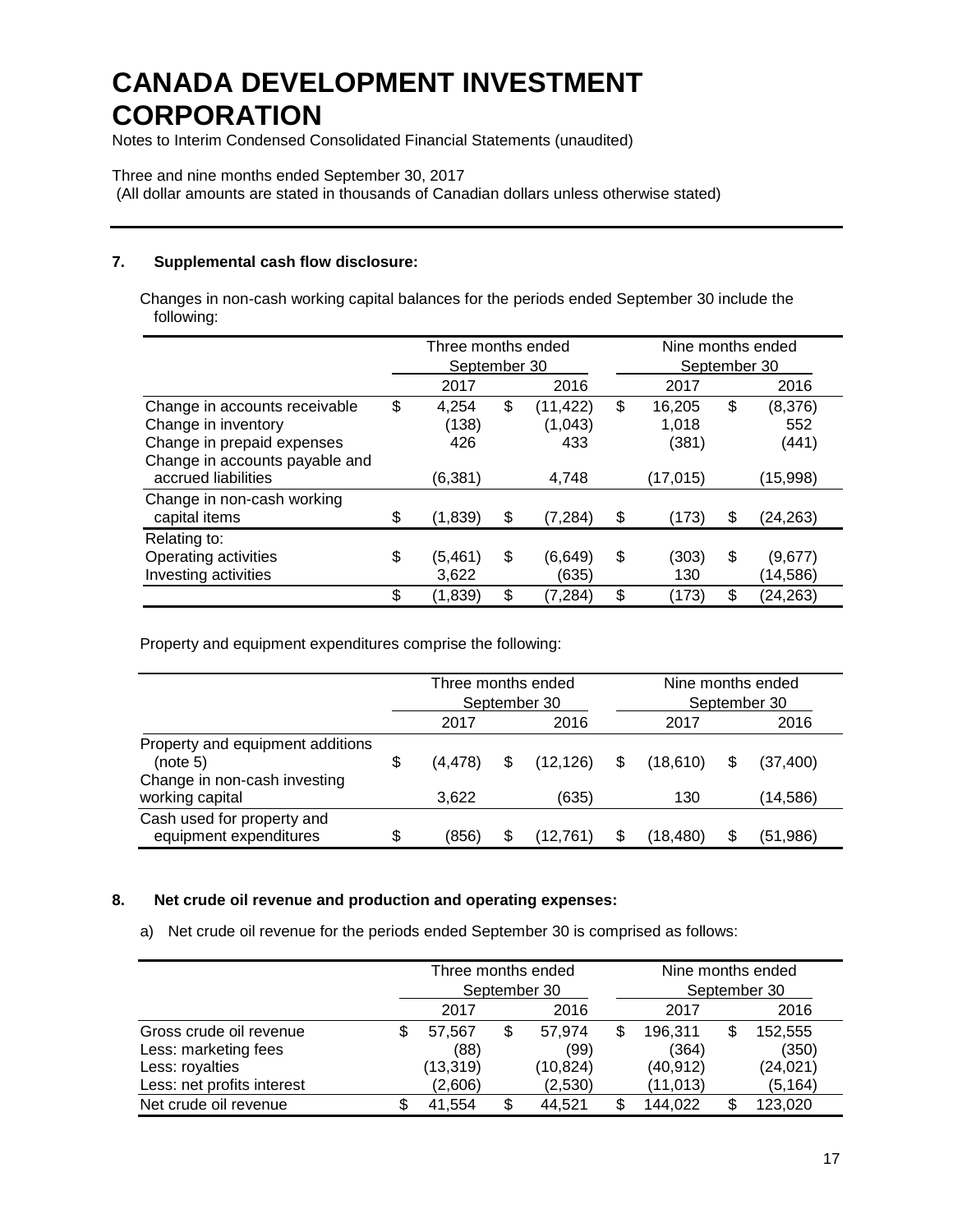Notes to Interim Condensed Consolidated Financial Statements (unaudited)

Three and nine months ended September 30, 2017

(All dollar amounts are stated in thousands of Canadian dollars unless otherwise stated)

## **8. Net crude oil revenue and production and operating expenses (continued):**

b) Production and operating expenses for the periods ended September 30 are comprised as follows:

|                                                                                                                       | Three months ended<br>September 30 |                |   |                |   | Nine months ended | September 30 |                 |
|-----------------------------------------------------------------------------------------------------------------------|------------------------------------|----------------|---|----------------|---|-------------------|--------------|-----------------|
|                                                                                                                       |                                    | 2017           |   | 2016           |   | 2017              |              | 2016            |
| Hibernia joint account production<br>and operating<br>Crude oil transportation<br>Facility use fees net of incidental | \$                                 | 4.274<br>1,514 | S | 4.529<br>1,281 | S | 13.002<br>5,247   | S            | 16.948<br>4,052 |
| net profits interest                                                                                                  |                                    | (626)          |   | (518)          |   | (2,523)           |              | (1, 515)        |
| Total production and operating                                                                                        | \$                                 | 5.162          | S | 5.292          |   | 15,726            |              | 19,485          |

## **9. Commitments:**

CHHC's commitments at September 30, 2017 are summarized in the table below and include crude oil transportation and transshipment commitments, CHHC's share of Hibernia Project contract commitments (drilling, well and related services including helicopters and support vessels) and operating leases for its office premises and its share of HMDC's office premises.

|                                                                                                         |     | 2017                  |    | 2018-2021               |    | Thereafter |   | Total                     |
|---------------------------------------------------------------------------------------------------------|-----|-----------------------|----|-------------------------|----|------------|---|---------------------------|
| Crude oil transportation and transshipment<br>services<br>Hibernia Project contracts<br>Office premises | S   | 1,335<br>1.107<br>140 | S. | 18,361<br>22,408<br>955 | S. | 34,776     | S | 54,472<br>23,515<br>1,095 |
| <b>Total Commitments</b>                                                                                | \$. | 2.582                 |    | 41.724                  | £. | 34.776     |   | 79.082                    |

## **10. Contingencies:**

The Corporation or its subsidiaries, in the normal course of its operations, may become subject to a variety of legal and other claims against the Corporation. Where it is probable that a past event will require an outflow of resources to settle the obligation and a reliable estimate can be made, management accrues its best estimate of the costs to satisfy such claims.

CEI is co-defendant with the Province of Ontario, the Attorney General of Canada, the Canadian Nuclear Safety Commission and BOC Canada Limited in a proposed class action lawsuit brought by certain residents of the municipality formerly known as Deloro in the County of Hastings, Ontario. The lawsuit is based on the alleged contamination of certain properties. CEI has filed a notice of intent to defend. While no liability is admitted, the financial impact on the Corporation, if defence against the action is unsuccessful, is currently not determinable.